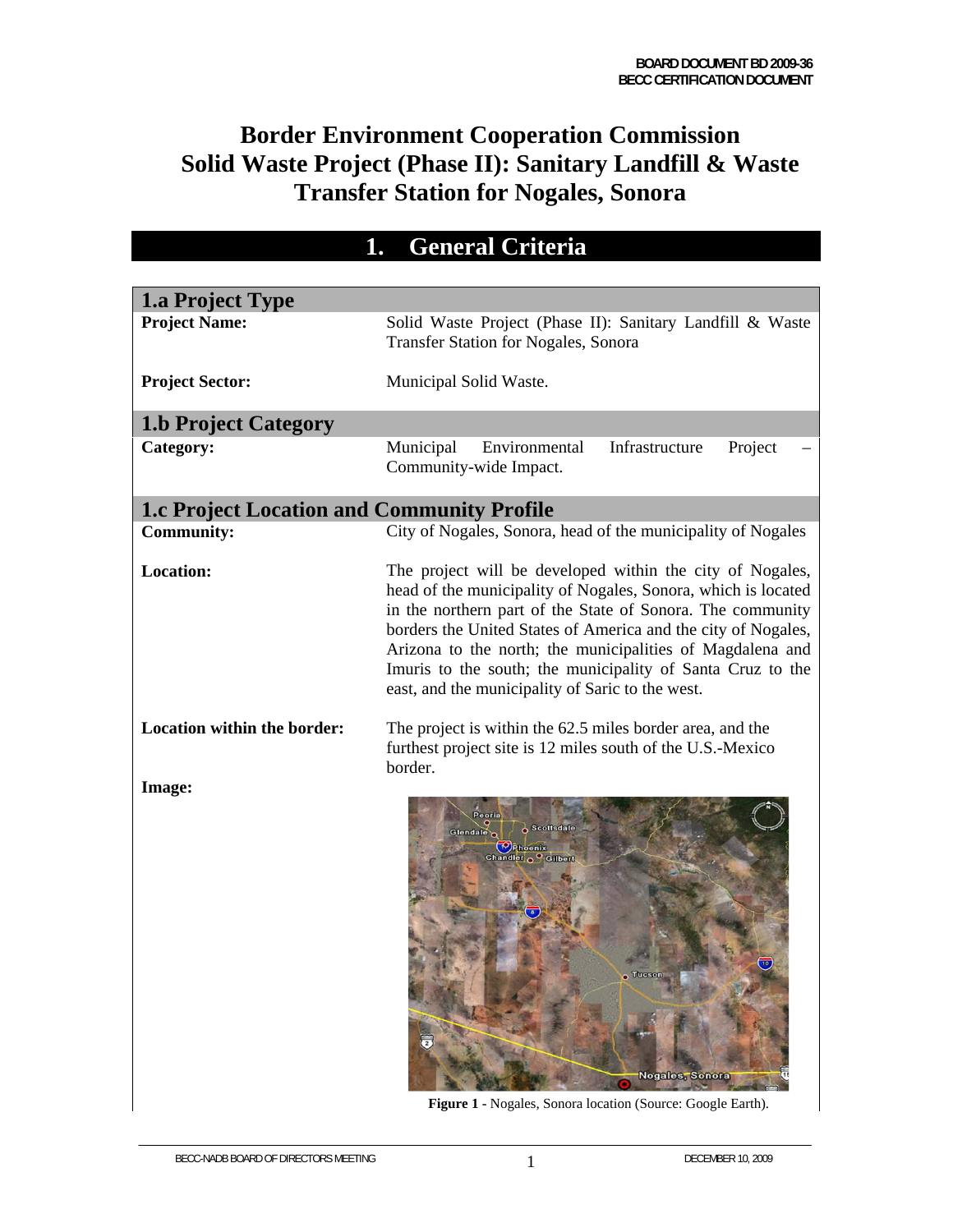| <b>Demographics</b>                               |                                                                         |
|---------------------------------------------------|-------------------------------------------------------------------------|
| <b>Current Population:</b>                        | 213,976 inhabitants                                                     |
| <b>Growth Rate::</b>                              | 2.3%                                                                    |
| Reference:                                        | INEGI, 2000 and CONAPO, 2005                                            |
| <b>Economically active population:</b>            | 65,133 inhabitants                                                      |
| Reference:                                        | INEGI, 2000 and CONAPO, 2005                                            |
| Median per capita income:                         | \$8,153 US Dollars (at 13.5 pesos per dollar)                           |
| References:                                       | National Institute of Statistics, Geography, and Informatics<br>(INEGI) |
| <b>Primary economic activities:</b>               | Commerce and Services                                                   |
| <b>Marginalization rate:</b>                      | Very Low, -1.69%                                                        |
| <b>Services</b>                                   |                                                                         |
| <b>Drinking Water System Service</b><br>Coverage: | 84%                                                                     |
| <b>Wastewater Collection Service</b><br>Coverage: | 86%                                                                     |
| <b>Wastewater Treatment</b><br>Coverage:          | 86 %                                                                    |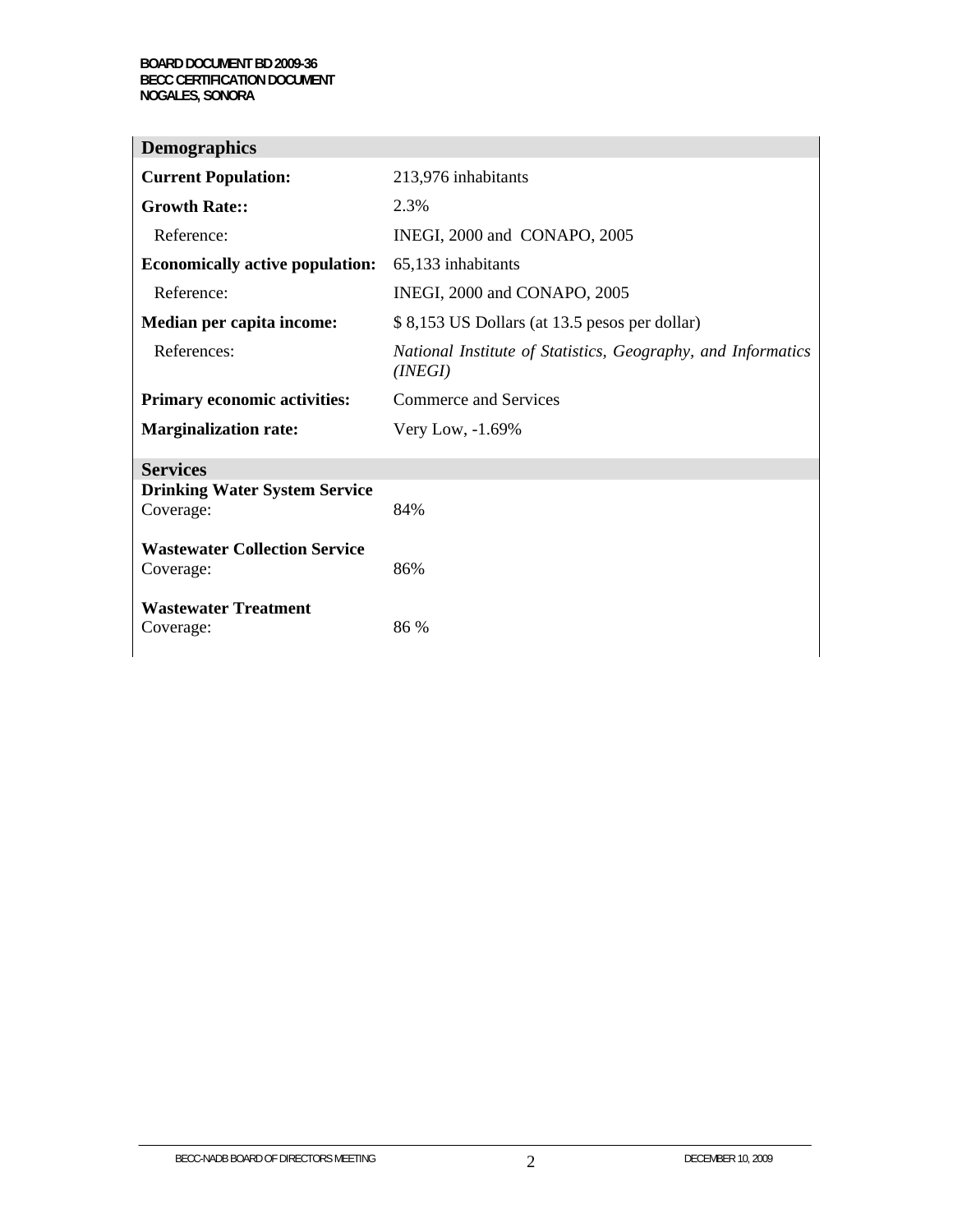| <b>Compliance with agreements:</b> | - La Paz Agreement of 1983 or the Border Environmental<br>Agreement.                                                                                                                                                                                                                                                                                                                                                                                                                 |  |  |  |
|------------------------------------|--------------------------------------------------------------------------------------------------------------------------------------------------------------------------------------------------------------------------------------------------------------------------------------------------------------------------------------------------------------------------------------------------------------------------------------------------------------------------------------|--|--|--|
|                                    | - North American Free Trade Agreement of 1994<br>(NAFTA).                                                                                                                                                                                                                                                                                                                                                                                                                            |  |  |  |
|                                    | - Border 2012 Program.                                                                                                                                                                                                                                                                                                                                                                                                                                                               |  |  |  |
| <b>1.e. Project Summary</b>        |                                                                                                                                                                                                                                                                                                                                                                                                                                                                                      |  |  |  |
| Project description and scope:     | The project consists of the closure of cell "A" which is the<br>current cell in operation at the existing landfill, the first<br>stage construction of both a new cell (cell "B"), and new<br>transfer station.                                                                                                                                                                                                                                                                      |  |  |  |
|                                    | The project implementation will help to provide solid waste<br>collection service and disposal in an organized and efficient<br>manner and in compliance with current regulations. In<br>addition, the project concurs with applicable strategies<br>identified in the 2006-2009 Municipal Development Plan.<br>This project complements the Solid Waste Project:<br>Equipment for Nogales, Sonora, considered as a first phase<br>of the Nogales comprehensive solid waste project. |  |  |  |
|                                    | The project considers the first stage construction of a new<br>cell (Cell B) within an area of 11.8 acres in the existing<br>landfill with a total capacity of $487,339$ yd <sup>3</sup> (372,597)<br>$m3$ ). The equipment is described in section 3, Table 3.3. The<br>expansion of the landfill considers all the required works to<br>comply with the Mexican Norm NOM-083-SEMARNAT-<br>2003.                                                                                    |  |  |  |
| <b>Components:</b>                 | -First Stage construction of a new cell at the landfill,<br>-Closure of the current operational cell,                                                                                                                                                                                                                                                                                                                                                                                |  |  |  |
|                                    | -First stage construction of a new waste transfer station,                                                                                                                                                                                                                                                                                                                                                                                                                           |  |  |  |
|                                    | -Required equipment for the Waste Transfer Station.                                                                                                                                                                                                                                                                                                                                                                                                                                  |  |  |  |
| <b>Additional comments:</b>        | The project includes the closure of the cell in operation at<br>the existing landfill (Cell A), that was constructed in<br>January 1995 and contains approximately 1,260,614 tons of<br>solid waste, in a surface of 12.35 acres <sup>1</sup> . Originally this cell<br>was planned to be closed in 2005.                                                                                                                                                                            |  |  |  |
| <b>Benefited population:</b>       | 213,976 inhabitants                                                                                                                                                                                                                                                                                                                                                                                                                                                                  |  |  |  |
| Project cost:                      | \$40,339,289 pesos                                                                                                                                                                                                                                                                                                                                                                                                                                                                   |  |  |  |

<sup>1&</sup>lt;br><sup>1</sup> Proyecto de Ampliación del Relleno Sanitario "H. Nogales, Sonora", Ayuntamiento de Nogales, Son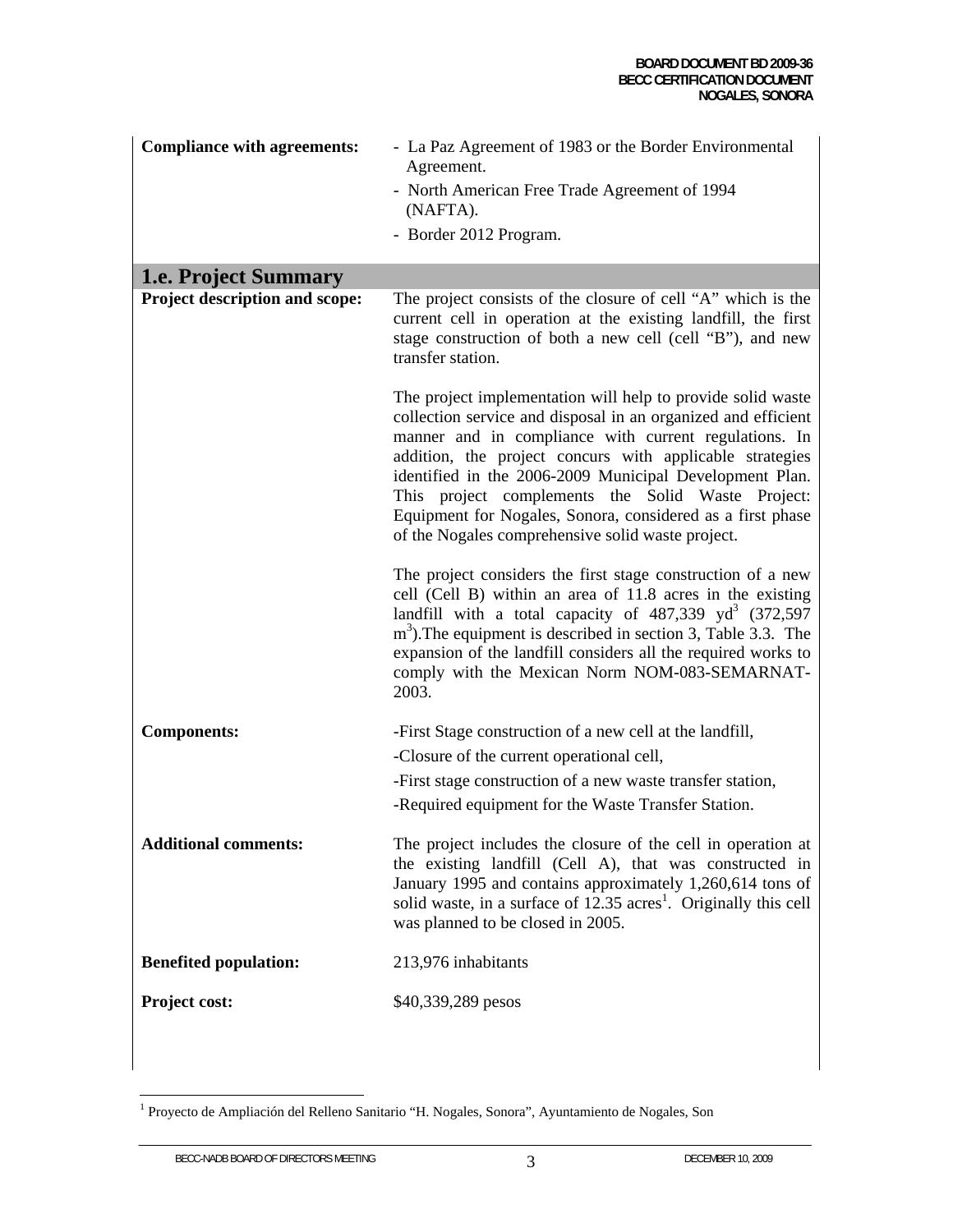**BOARD DOCUMENT BD 2009-36 BECC CERTIFICATION DOCUMENT NOGALES, SONORA** 

#### **Project map:**



**Figure 2.** Project Location (Source: Google Earth).

## **Project justification**

**Project justification:** The demographic growth experienced by the city of Nogales, as well as the related increase in solid waste generation rates and the extraordinary demand for public services, particularly as to municipal solid waste collection, transfer and final disposal, have created a backlog in the provision of comprehensive solid waste management services. The associated backlog in solid waste collection and final disposal caused by the lack of infrastructure, results in a significant amount of solid waste being disposed inadequately and causes high environmental and public health risks. Nogales generates approximately 156,326 metric-tons (mtons) of solid waste per year (2009), including nondomestic waste.

**Project need or consequences of the no action alternative:** The poor solid waste management in Nogales causes environmental problems such as air quality pollution, groundwater and soil contamination, potential site explosion and fire risks at current sites, as well as the development of harmful fauna in the project sites.

> The project implementation will help the City of Nogales to substantially improve the service of solid waste collection and final disposal. The construction of a new transfer station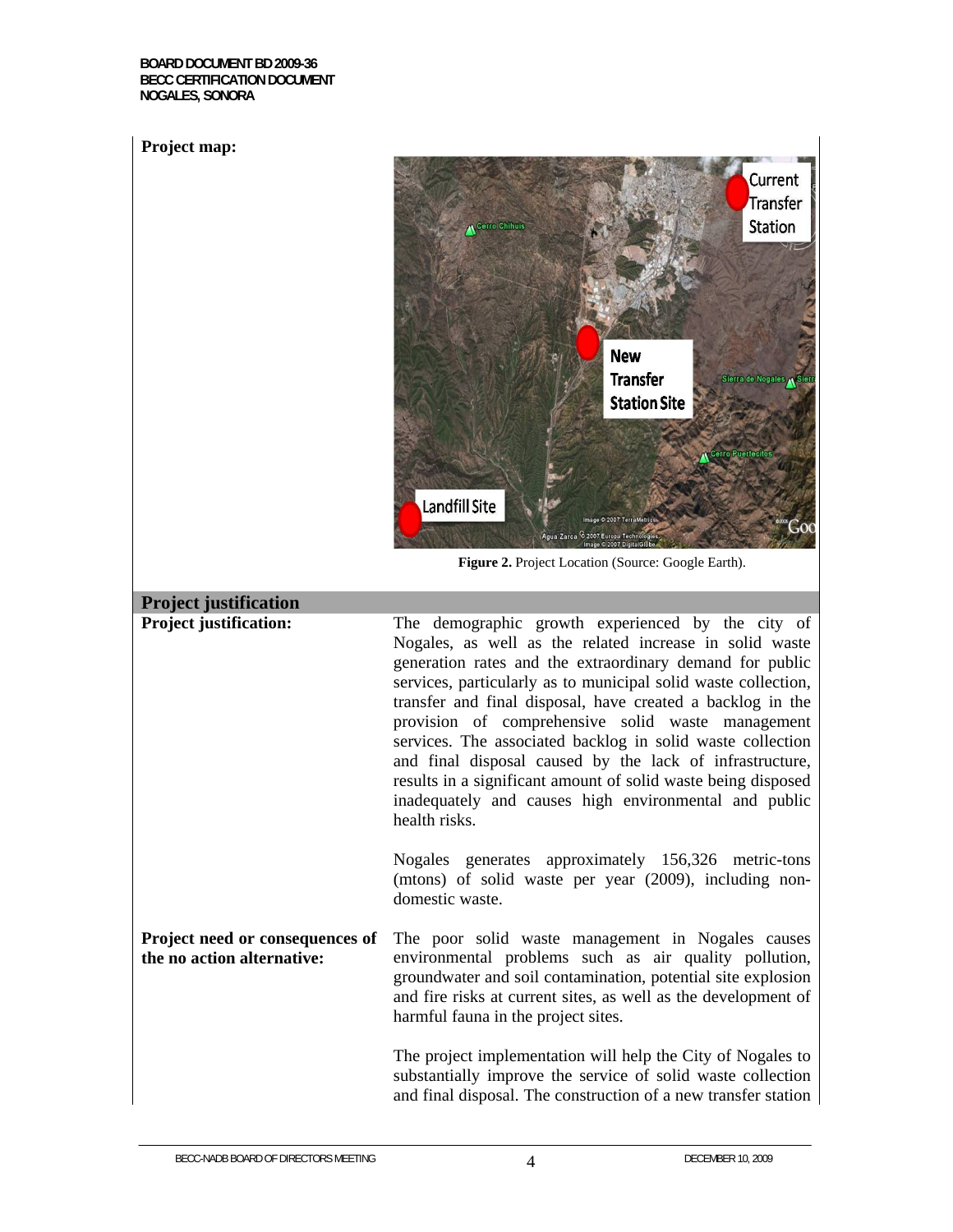will optimize the use of the collection equipment, reducing the transportation time to the landfill and improving solid waste collection. In addition, by expanding the current landfill with a new cell, the proposed project will address environmental and human health issues related to the insufficient capacity at the current operational cell, buildup of improperly handled solid waste, and illegal dumpsites. The above practices may become generalized if the project is not implemented.

#### **Pending issues:**

None.

#### **Criterion summary:**

The project falls within BECC's core sectors and complies with the general criteria.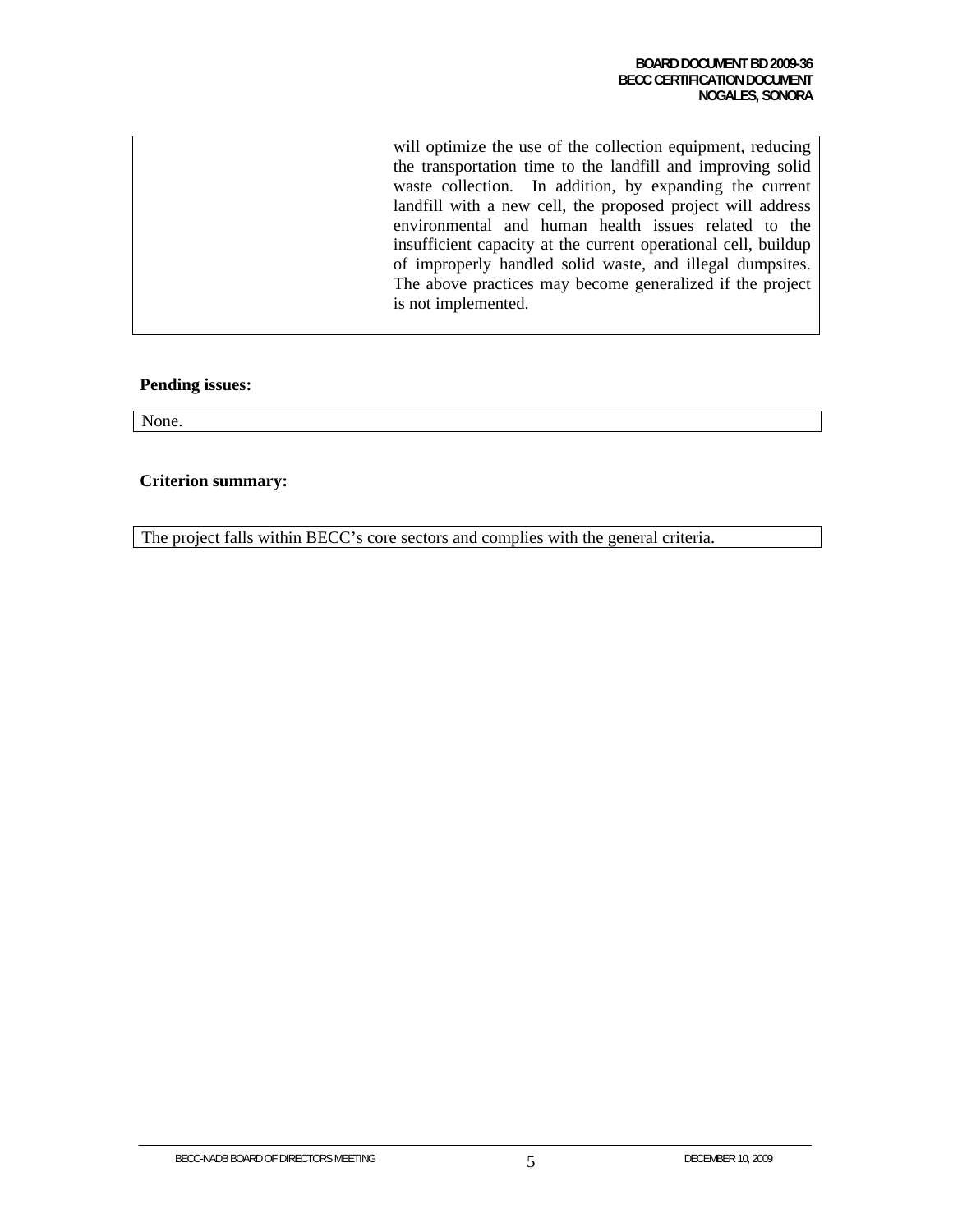# **2. Human Health and Environment**

|                                                                                       | 2. a Compliance with Applicable Environmental Laws and Regulations.                                                                                                                                                                                                                                                                                                                                                                                                                                                                                                                  |  |  |  |  |  |
|---------------------------------------------------------------------------------------|--------------------------------------------------------------------------------------------------------------------------------------------------------------------------------------------------------------------------------------------------------------------------------------------------------------------------------------------------------------------------------------------------------------------------------------------------------------------------------------------------------------------------------------------------------------------------------------|--|--|--|--|--|
| <b>Environmental and public</b><br>health needs addressed by the<br>proposed project: | The Municipality of Nogales does not have enough solid<br>waste capacity at the current landfill operational cell for the<br>proper management of municipal solid waste.                                                                                                                                                                                                                                                                                                                                                                                                             |  |  |  |  |  |
|                                                                                       | The lack of sufficient disposal capacity at the current solid<br>waste landfill in Nogales entails solid waste disposal in<br>inadequate dumpsites, creating solid waste dispersion that<br>breeds groundwater and soil contamination, potential site<br>explosion and fire risks at current sites, as well as the<br>development of harmful fauna which is a disease<br>transmission vector to the community.                                                                                                                                                                       |  |  |  |  |  |
|                                                                                       | The problem in the municipality is the lack of sufficient<br>solid waste landfill capacity to comply with the requirements<br>established in NOM-083-SEMARNAT-2003. The project<br>objective is to improve public health and environmental<br>conditions through the implementation of improvements to<br>the municipal solid waste management and disposal system.<br>These actions will substantially improve solid waste<br>collection management throughout the city.                                                                                                            |  |  |  |  |  |
|                                                                                       | The project complies with the parameters established by the<br>Secretariat of Social Development (SEDESOL, for its<br>initials in Spanish) Municipal Solid Waste Collection and<br>Route Design Manual as well as the Solid Waste<br>Management and Uncontrolled Site Rehabilitation and<br>Closure Manuals, and Solid Waste Best Management<br>Practices. As for the implementation, the project will adhere<br>to guidelines established by the city in its general<br>construction specifications, as well as urban development<br>recommendations issued by the State of Sonora. |  |  |  |  |  |
| The project meets the<br>following applicable laws and<br>regulations:                | The project complies with Mexican Official Norm NOM-<br>083-SEMARNAT-2003,<br>Environmental<br>Protection<br>Specifications for Site Selection, Design, Construction,<br>Operation, Monitoring, Closure, and Ancillary Works for<br>Solid and Hazardous Waste Disposal.                                                                                                                                                                                                                                                                                                              |  |  |  |  |  |
| <b>INAH Response Letter:</b>                                                          | No. CIS/DIR.273/08                                                                                                                                                                                                                                                                                                                                                                                                                                                                                                                                                                   |  |  |  |  |  |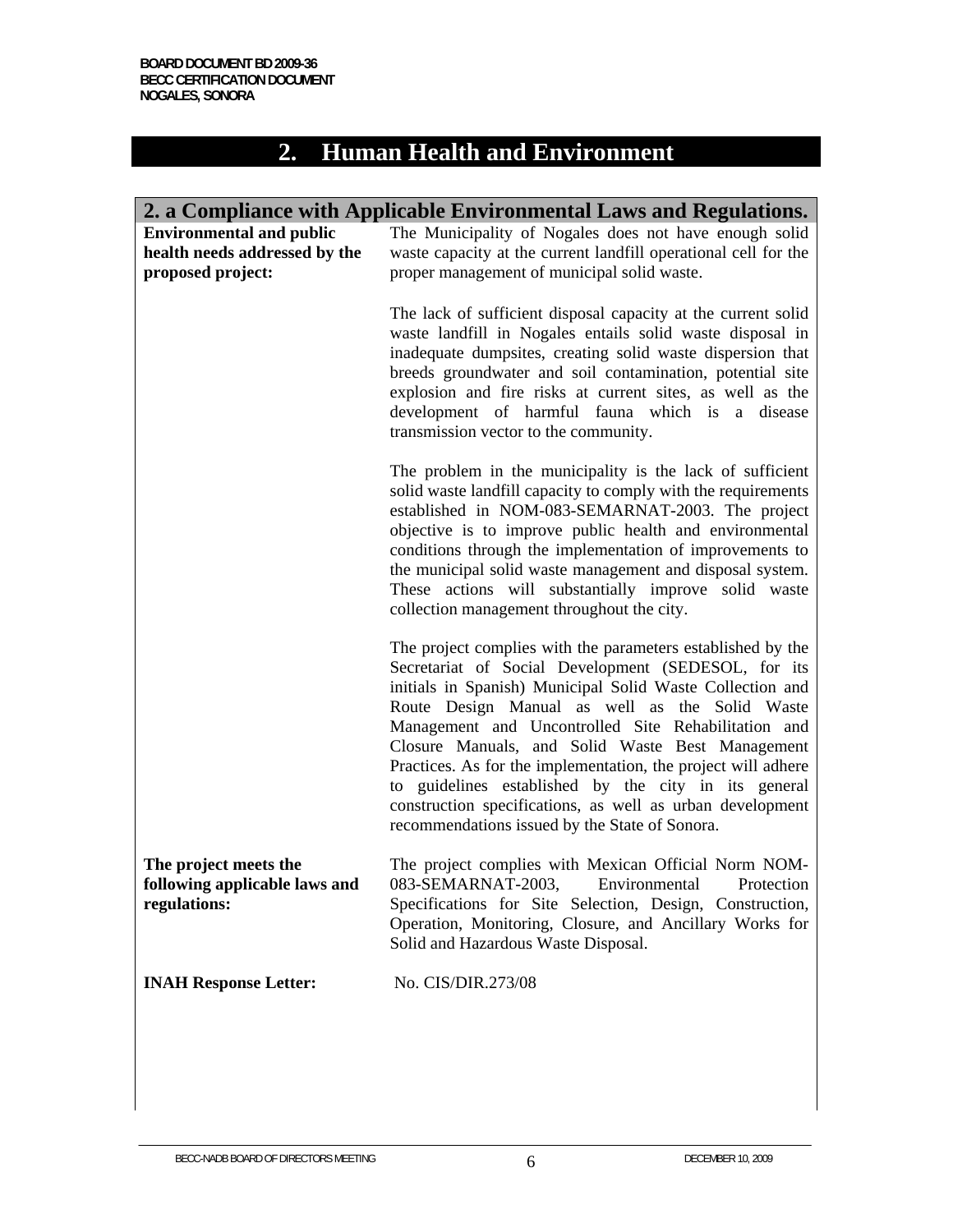and the state of the state of the

| 2.b Human Health and Environmental Impacts |                                                                                                                                                                                                                                                                                                                                                                                                                                                                                                                                                                                                                                                                                                      |  |  |  |  |
|--------------------------------------------|------------------------------------------------------------------------------------------------------------------------------------------------------------------------------------------------------------------------------------------------------------------------------------------------------------------------------------------------------------------------------------------------------------------------------------------------------------------------------------------------------------------------------------------------------------------------------------------------------------------------------------------------------------------------------------------------------|--|--|--|--|
|                                            |                                                                                                                                                                                                                                                                                                                                                                                                                                                                                                                                                                                                                                                                                                      |  |  |  |  |
| <b>Human Health Impacts</b>                |                                                                                                                                                                                                                                                                                                                                                                                                                                                                                                                                                                                                                                                                                                      |  |  |  |  |
| Direct and indirect benefits to            | - Reduce inadequate solid waste disposal                                                                                                                                                                                                                                                                                                                                                                                                                                                                                                                                                                                                                                                             |  |  |  |  |
| human health:                              | - Reduce the pollution of groundwater sources                                                                                                                                                                                                                                                                                                                                                                                                                                                                                                                                                                                                                                                        |  |  |  |  |
|                                            | - Reduce soil contamination                                                                                                                                                                                                                                                                                                                                                                                                                                                                                                                                                                                                                                                                          |  |  |  |  |
|                                            | - Prevent the direct contact with decomposed matter.                                                                                                                                                                                                                                                                                                                                                                                                                                                                                                                                                                                                                                                 |  |  |  |  |
|                                            |                                                                                                                                                                                                                                                                                                                                                                                                                                                                                                                                                                                                                                                                                                      |  |  |  |  |
|                                            | The appropriate final disposal at the sanitary landfill,<br>according to current regulations, will prevent the illegal<br>disposal of waste in unauthorized sites. As a result, the<br>project will protect the environment and human health by<br>preventing the direct contact with decomposed matter.                                                                                                                                                                                                                                                                                                                                                                                             |  |  |  |  |
|                                            | The inappropriate management of municipal solid waste<br>could create conditions that foster the proliferation of<br>disease vectors that may increase the risk for diseases such<br>as leptospirosis, Hantavirus pulmonary syndrome, flea-borne<br>typhus, bubonic plague, rabies, vesicular rickettsiosis, and<br>Harverhille fever, among others. Moreover, the inadequate<br>disposal of solid waste may be a source of air pollution, soil,<br>and surface and groundwater contamination. The project's<br>implementation will contribute to reduce or prevent the risk<br>of human diseases and the negative environmental impacts<br>associated to the inappropriate handling of solid waste. |  |  |  |  |
| <b>Health statistics:</b>                  | The following table shows human health statistics related to<br>Hepatitis or Shigelosis in the US-Mexico Border                                                                                                                                                                                                                                                                                                                                                                                                                                                                                                                                                                                      |  |  |  |  |

 $2.5$  Human Health and Environmental Impacts  $\overline{AB}$  and  $\overline{AB}$  and  $\overline{AB}$ 

| <b>Table 2.1.</b>                                                         |
|---------------------------------------------------------------------------|
| Incidence of Diseases and number of cases in US-Mexico Border Communities |

| <b>AREA</b>       | <b>DISEASES</b> |      |      |                                                     |             |  |  |  |
|-------------------|-----------------|------|------|-----------------------------------------------------|-------------|--|--|--|
|                   |                 |      |      | <b>Hepatitis A Measles Shigellosis Tuberculosis</b> | <b>AIDS</b> |  |  |  |
| Population US     | 12.64           | 11.2 | 10.9 | 10.3                                                | 16.7        |  |  |  |
| Arizona Border    | 39.4            | 9.8  | 38.3 | 6.9                                                 | 15.1        |  |  |  |
| California Border | 30.7            | 61.9 | 22.1 | 12.7                                                | 22.0        |  |  |  |
| New Mexico Border | 46.9            | 14.6 | 21.2 | 7.3                                                 | 3.9         |  |  |  |
| Texas Border      | 40.4            | 38.9 | 49 1 | 26.5                                                | 7.9         |  |  |  |

Source: National Center for Health Statistics. Centers for Disease Control and Prevention, Vital Statistics Database. HRSA, n.d. http://bphc.hrsa.gov/bphc/borderhealth/table1.htm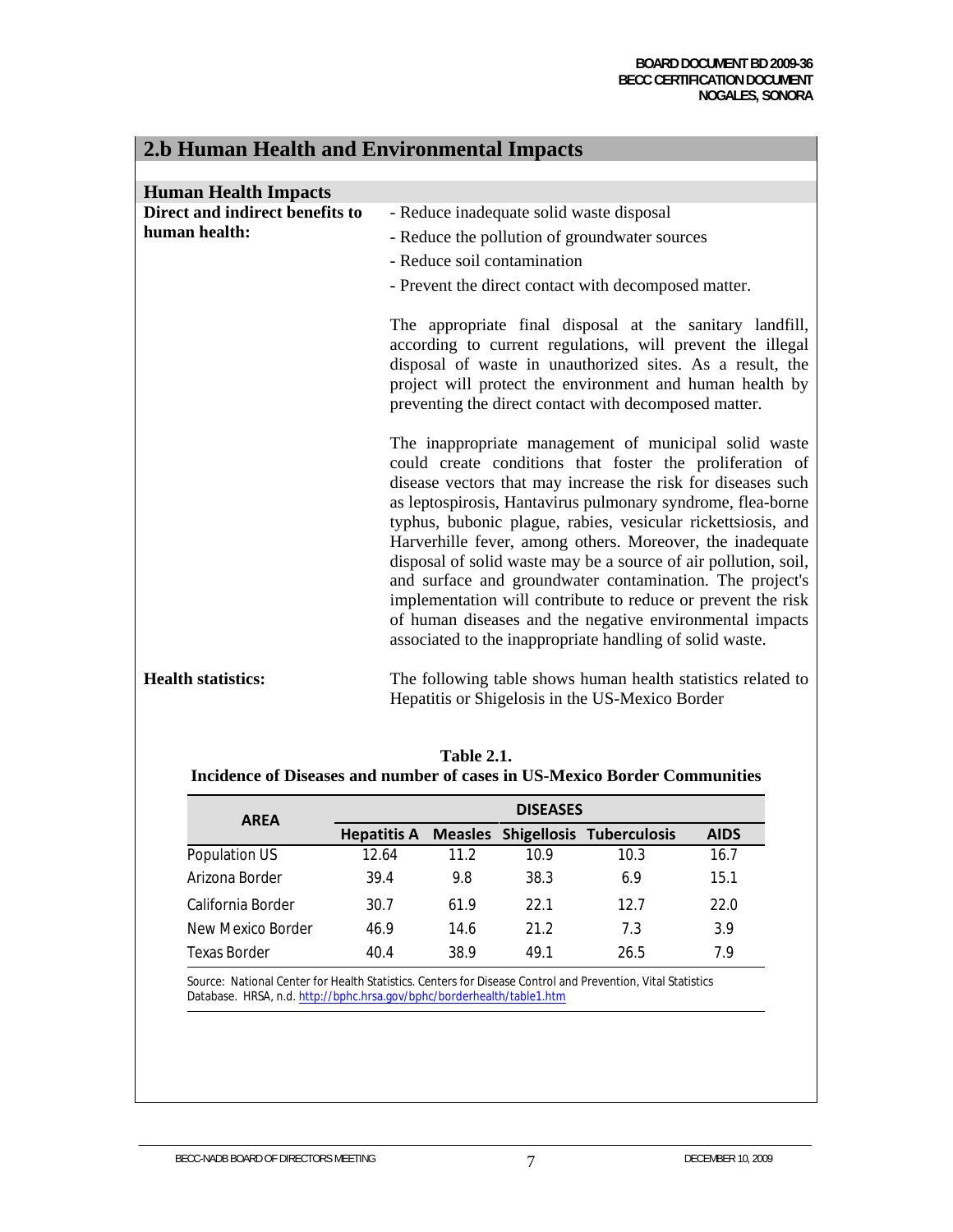| <b>Environmental Impacts</b>  |                                                                                                                                                                                                                                                                                                                                                                                                                                                                                                                                                                                        |  |
|-------------------------------|----------------------------------------------------------------------------------------------------------------------------------------------------------------------------------------------------------------------------------------------------------------------------------------------------------------------------------------------------------------------------------------------------------------------------------------------------------------------------------------------------------------------------------------------------------------------------------------|--|
| Direct and indirect benefits: | Human health conditions will improve as a result of<br>reducing or eliminating vectors for diseases associated to the<br>inadequate disposal of solid waste. The purpose of the<br>project is to improve environmental conditions by<br>implementing the works that allow complying with the<br>NOM-083-SEMARNAT-2003 which establishes guidelines,<br>requirements, and regulations of environmental protection<br>for the construction of sites for final disposal of urban solid<br>waste. It also provides guidelines that allow a better<br>management of solid waste in Nogales. |  |
| <b>Environmental impacts:</b> | The project implementation is not forecasted to have<br>negative impacts to the environment, as long as the project<br>proposes the development of works according to the norms<br>and in a site previously affected by human activities.<br>Minor environmental impacts are expected during the<br>construction activities of the three phases, but these should<br>not become significant impacts as long as they are<br>completed according to the Environmental Impact Study<br>Ruling (MIA, for its initials in Spanish) specMinoeeTw $\beta$ .7()TJT*.0005T*.042                 |  |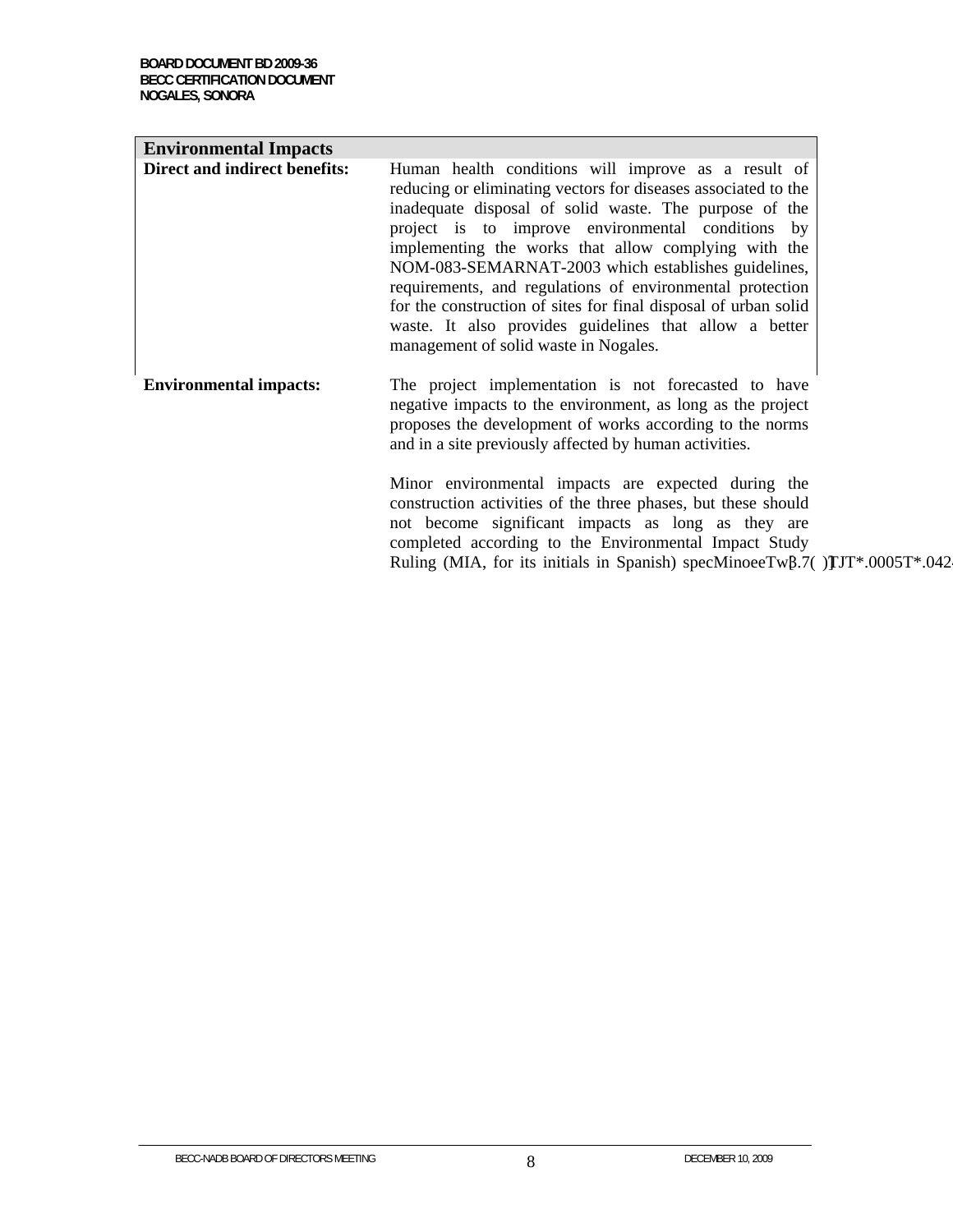|                                       | environment and improving the quality of life for the<br>inhabitants of the region.                                                                                                                                                                                                                                                                                                                                                                                                                                                                                                                                                                                                                                                                                                                                                                                                                                                                                                                                                                                                                                                                                                      |
|---------------------------------------|------------------------------------------------------------------------------------------------------------------------------------------------------------------------------------------------------------------------------------------------------------------------------------------------------------------------------------------------------------------------------------------------------------------------------------------------------------------------------------------------------------------------------------------------------------------------------------------------------------------------------------------------------------------------------------------------------------------------------------------------------------------------------------------------------------------------------------------------------------------------------------------------------------------------------------------------------------------------------------------------------------------------------------------------------------------------------------------------------------------------------------------------------------------------------------------|
|                                       | The balance of the environmental impacts will be<br>positive since the overall benefits outweigh the potential<br>negative impacts during the construction and operational<br>phases of the project. In addition, the overall efficiency<br>of solid waste management in the Municipality of<br>Nogales will be increased.                                                                                                                                                                                                                                                                                                                                                                                                                                                                                                                                                                                                                                                                                                                                                                                                                                                               |
| <b>Transboundary Impacts</b>          |                                                                                                                                                                                                                                                                                                                                                                                                                                                                                                                                                                                                                                                                                                                                                                                                                                                                                                                                                                                                                                                                                                                                                                                          |
|                                       | Transboundary environmental impacts are not anticipated<br>since the location of the landfill is not adjacent to the United<br>States. However, indirect benefits are expected in the region<br>due to the reduction of transmissible diseases related to the<br>inadequate disposal of solid waste in the area.                                                                                                                                                                                                                                                                                                                                                                                                                                                                                                                                                                                                                                                                                                                                                                                                                                                                         |
| <b>Formal Environmental Clearance</b> |                                                                                                                                                                                                                                                                                                                                                                                                                                                                                                                                                                                                                                                                                                                                                                                                                                                                                                                                                                                                                                                                                                                                                                                          |
| <b>Environmental Clearance:</b>       | Regarding environmental permits, the Nogales' landfill was<br>constructed and has been operating under the authorization<br>of the former Secretariat of Urban Infrastructure and<br>Ecology of the state of Sonora, by means of the ruling No.<br>10-0702-94 issued on April 14, 1994. As a response to the<br>Nogales Municipality's inquiry, the Commission of Ecology<br>and Sustainable Development of the State of Sonora<br>(CEDES, by its initials in Spanish) in the letterDG-1189/07<br>issued on September 20, 2007, confirmed that the<br>municipality can operate the landfill based on the original<br>authorization and according to current regulations.                                                                                                                                                                                                                                                                                                                                                                                                                                                                                                                 |
|                                       | Concerning the construction and operation of the transfer<br>station included in the project, the CEDES, by means of the<br>letterDGA-593/07 issued on September 13, 2007, informed<br>to the Nogales' municipality that an Environmental Impact<br>Assessment (MIA, for its initials in Spanish) in standard<br>format was required. Nonetheless, the CEDES in the same<br>document indicated that the municipality could apply for an<br>exception as it is stipulated in the Law for Ecological<br>Equilibrium and Environmental Protection of the State of<br>Sonora. The municipality requested the CEDES exception<br>based on the simplified process, the authorization was given<br>in the letter No. DG-800/08, dated November 10, 2008. On<br>the other hand, previous consultation from the City of<br>Nogales to the Secretariat of Environment and Natural<br>Resources (SEMARNAT, by its initials in Spanish)<br>confirmed that a federal authorization with regards to<br>environmental impact or land use for the construction and<br>operation of the transfer station is not necessary as explained<br>in the letterDS-UGA-IA-0752-07 issued on September 20,<br>2007. |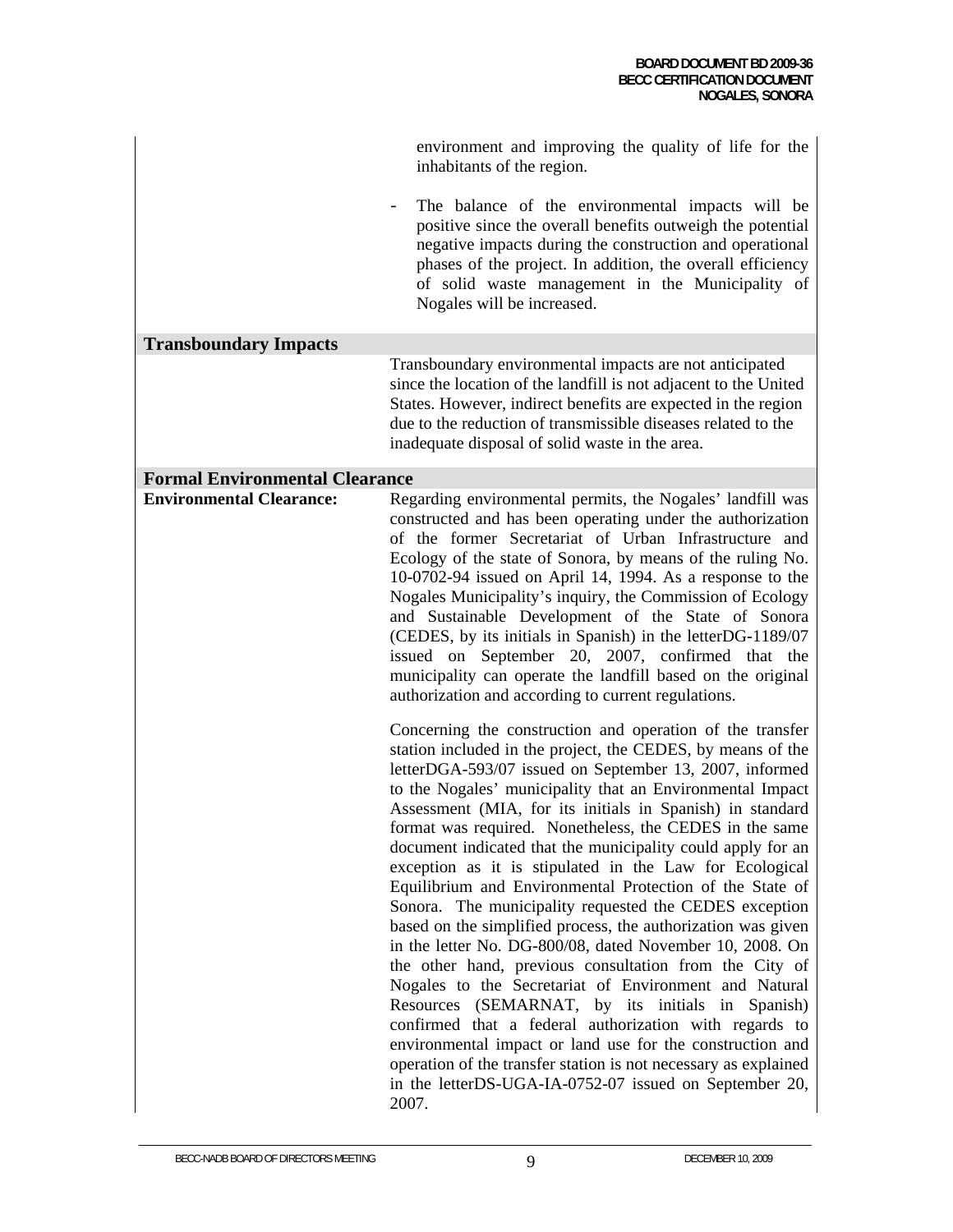Since the works proposed in the landfill are going to be developed in sites previously impacted by human activity, a consultation to the National Institute of Anthropology and History (INAH, for its initials in Spanish) is not necessary in order to determine if there are potential impacts to archeological, historical or cultural resources in the project area. In regards to the new solid waste transfer station, the INAH found no allocation of archaeological, historical or cultural resources, through letter No. CIS/DIR.273/08 dated September 5, 2008.

The project adheres to international agreements signed by Mexico and the United States, particularly the Border 2012 Program. This program established an objective to reduce solid waste contamination on both sides of the border.

#### **Pending issues:**

None.

#### **Criterion summary:**

The project provides solution for a human health and environmental problem. The project has all required environmental authorizations and reviews.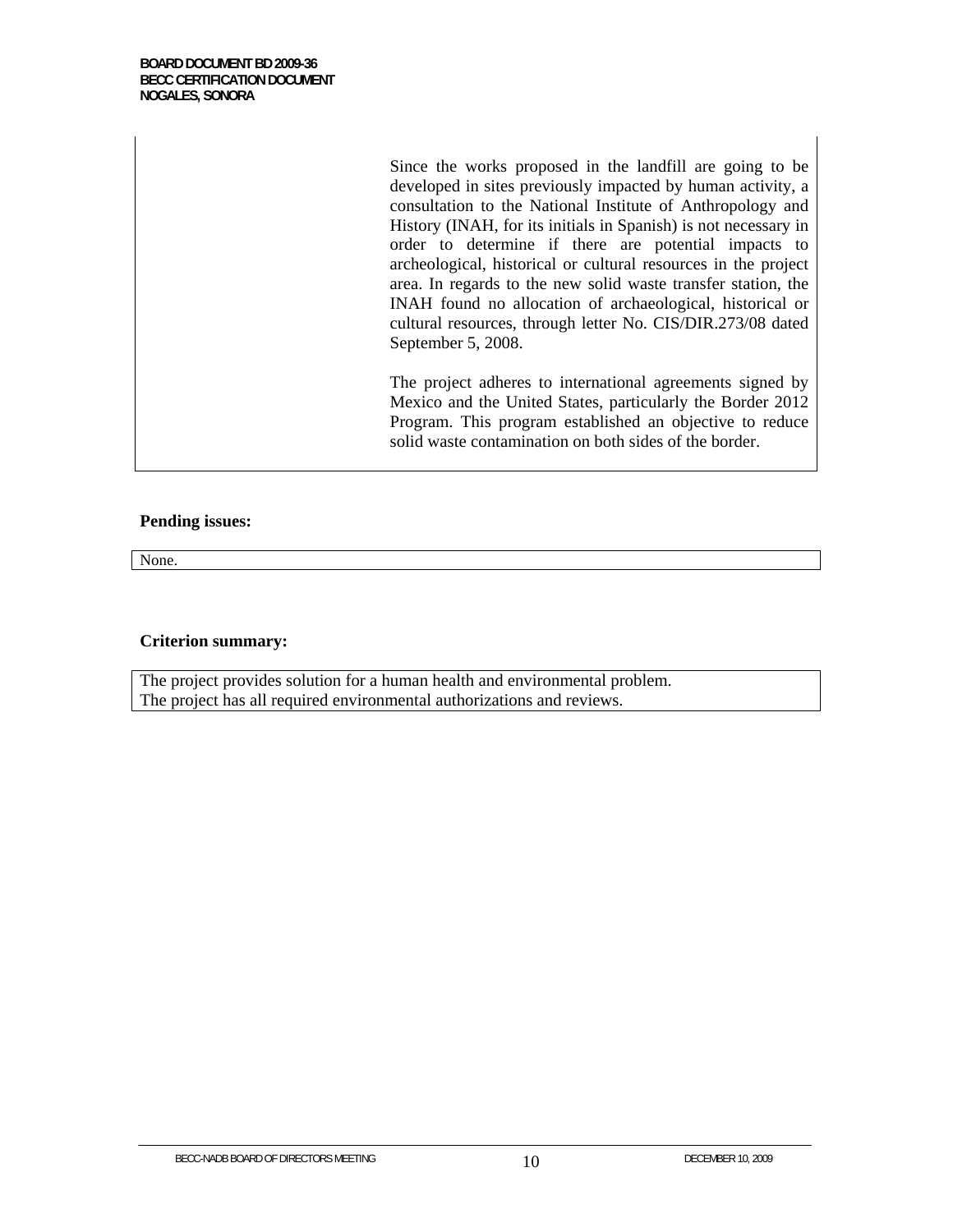## **3. Technical Feasibility**

### **3.a Technical Aspects**

## **Project Development Requirements: Design criteria: The project was developed according to regulations set forth in the Mexican Law NOM-083-SEMARNAT-2003.**  The preliminary engineering studies and final design for the expansion of the sanitary landfill and for the new Waste Transfer Station were prepared according to NOM-083- SEMARNAT-2003 (Environmental Protection Specifications for Site Selection, Design, Construction, Operation, Monitoring, Closure, and Ancillary Works for Municipal Solid and Hazardous Waste Disposal). In order to implement the Municipal Emergency Sanitation Plan, the municipality of Nogales performed an assessment of the conditions of the current system for solid waste management. The study concluded the following: - The location of the existing transfer station is inadequate. - It is necessary to perform construction works in the landfill to comply with the norms related to the final disposal for urban solid waste. **Project Components The project has the following components:**  1) New Transfer Station The facilities of the existing transfer station are located within the urban area of Nogales. As a result, it has high costs of operation and low efficiency. Considering transportation distance, solid waste generation volume, and the recommendations from the SEDESOL's Municipal Solid Waste Generation, Collection and Transportation Manuals, the municipality determined the construction of a new transfer station. The City acquired a site located strategically to construct the new transfer station and thus reduce cost of operation and improve the efficiency. The proposed site (Figure 3) has a surface of 1.82 acres and is located at 5.8 miles from downtown Nogales, via the federal road 15 Nogales-Mexico with coordinates 31º14'38.47" N and 110º57'55.07" W. The new transfer station (NTS) will be constructed by indirect disposal method, with a pre-compactor system, with either custom trailers to have a "walking floor" technology disposal or exchangeable enclosed systems. The NTS will have a minimum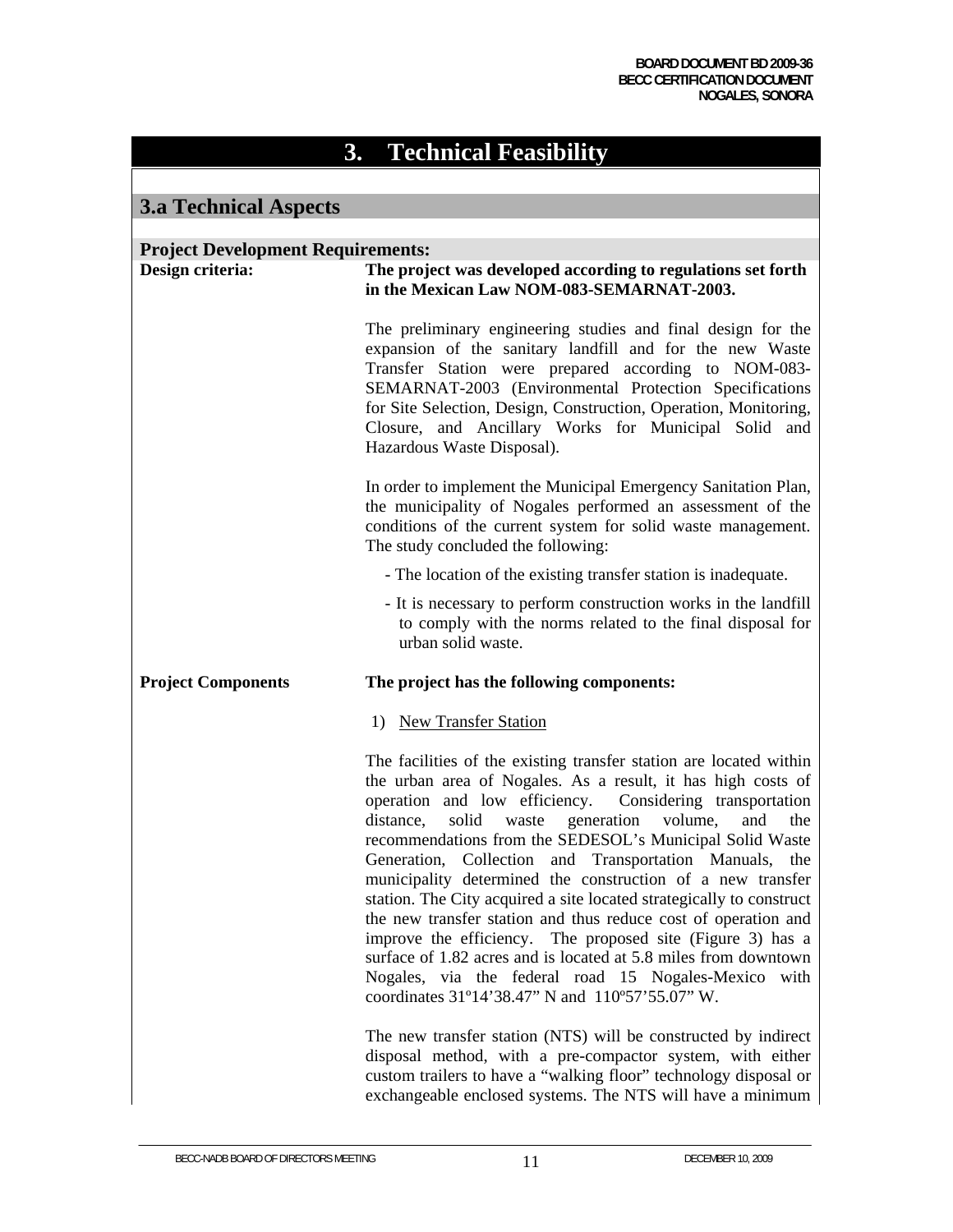initial capacity of 345 metric tons per day, sufficient to operate the NTS until 2013, after which the NTS will require to expand its capacity to 790 metric tons per day to continue operating until 2028. As in Figure 4, the functional NTS design will have the following operational site plan design and equipment:

- Exit/entrance roads.
- Queuing area.
- Access roads.
- Commercial tipping floor.
- Waste Pit.
- Unloading Stall.
- General services, workshops and parking lots.
- Static Compactor FC-6000.
- 653 cf  $(18.5 \text{ m}^3)$  hopper.
- Mechanical displacement table TM-2/3.
- Two  $34/40$  m<sup>3</sup> reinforced containers with hydraulic hitch and automatic shutdown.
- Volvo VHD 64 Dump Truck (adjusted to transport containers).
- Equipment Kit Multivol model MV-30/84 CA



**Figure 3.** Solid waste transfer routes.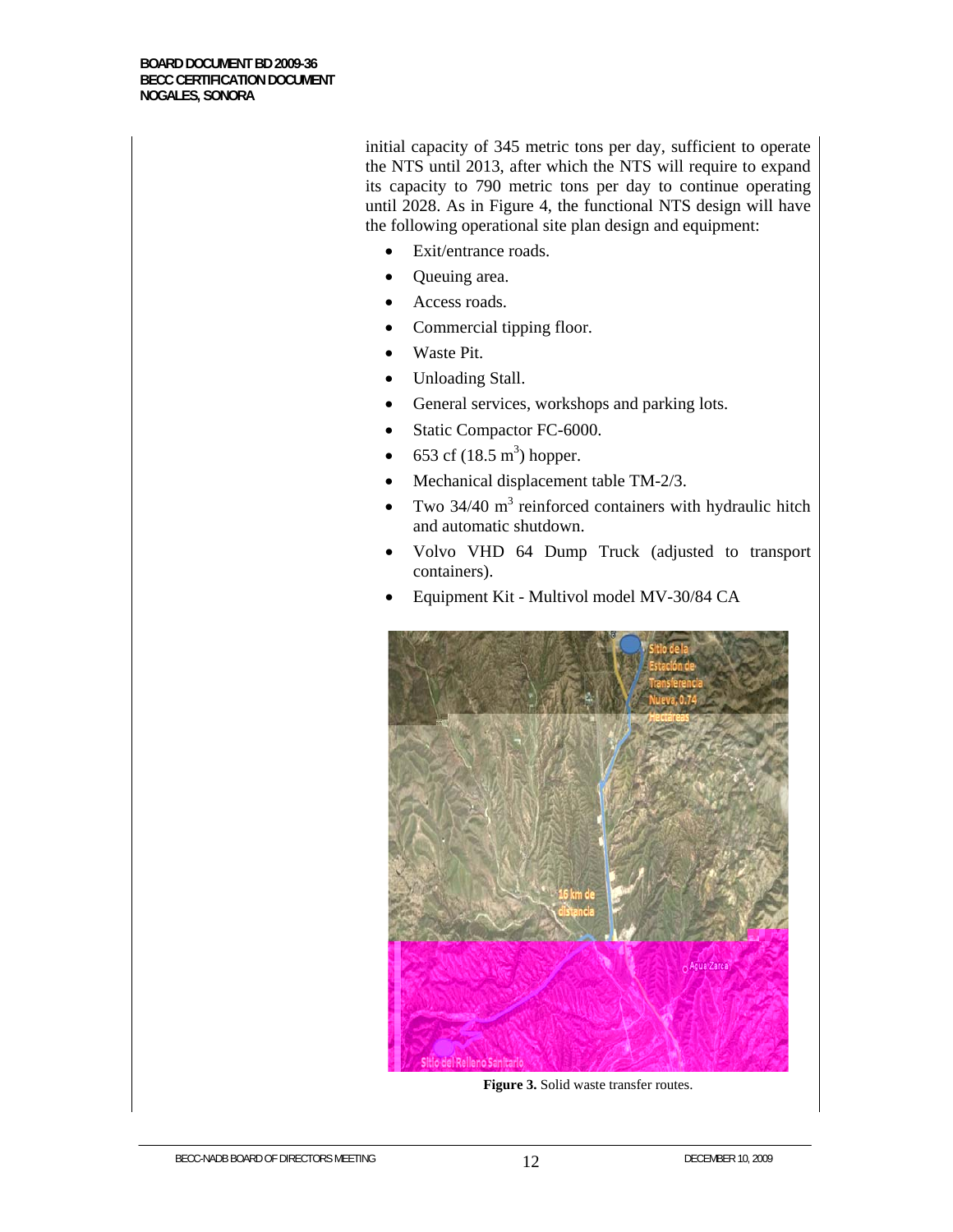

**Figure 4.** General New Transfer Station Layout.

#### 1) Landfill

The existing landfill was constructed in 1995 and considering the site's topography the final design of the landfill included 3 cells. The cell A with an extension of 12.35 acres is in operation since 1995 with a lifespan of 10 years, and an estimated capacity of 1,260,614 tons of solid waste. According to estimates from the Municipality, the cell A should not receive any more solid waste by the end of 2005. Consequently, the municipality of Nogales has projected the closure of the cell A and the construction of a new cell B with a surface of 11.83 acres during the first stage, as it was planned in the original design. To develop these works, the final design was updated according to the NOM-083-SEMARNAT-2003.

#### **Solid Waste Generation**

The total generation of solid waste was determined at 428.29 metric tons per day (mton/day) for 2009, and according to the final design , the generated solid waste projected volume per year and the daily cover earth material were determined (in SI units of measurement) as shown in Table 3.1.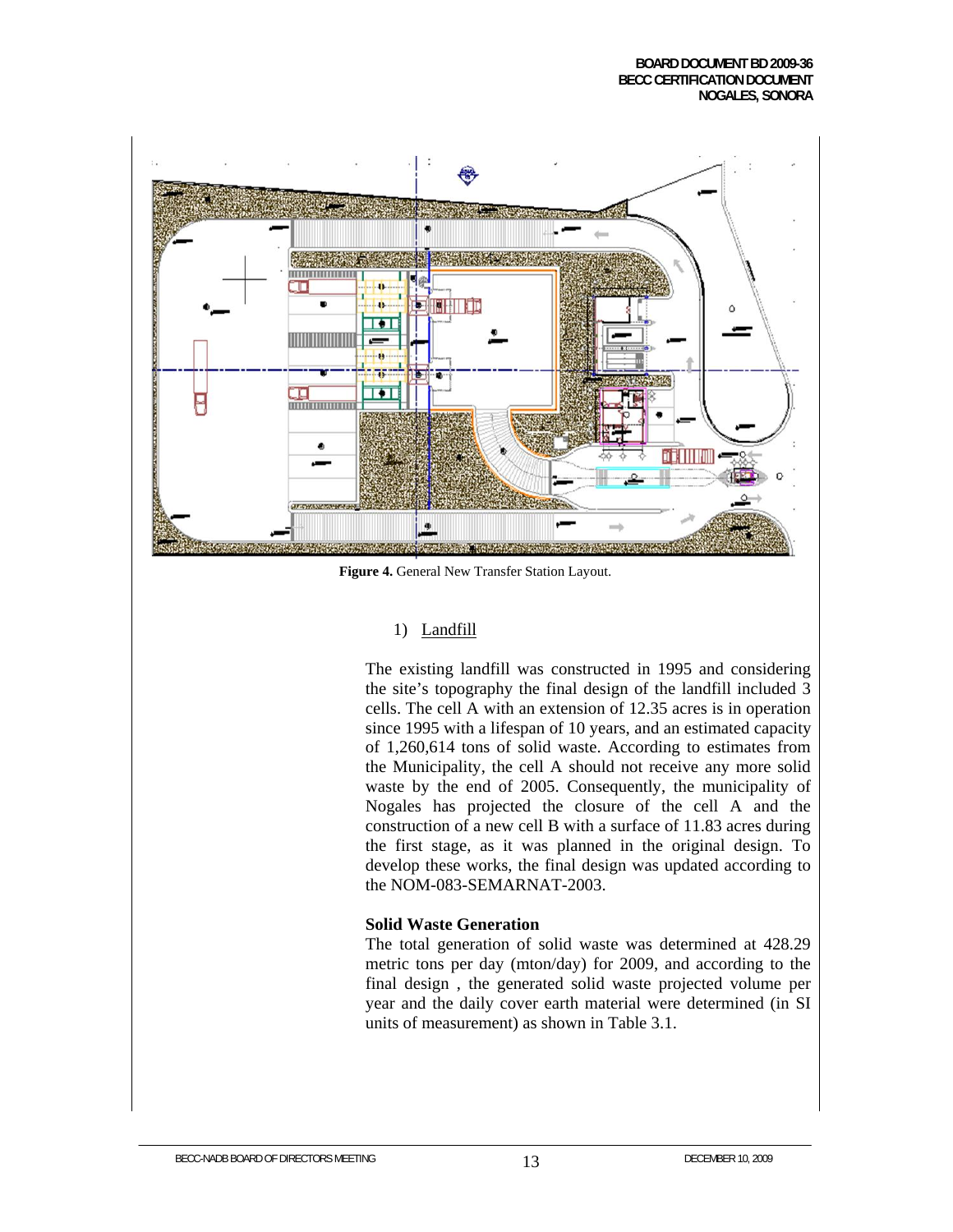| Year | <b>URBAN SW</b><br><b>PER DAY</b> | Per capita<br>domestic<br>waste<br>generation | <b>SW</b><br><b>VOLUME</b><br><b>PER DAY</b> | <b>SW</b><br><b>VOLUME</b><br><b>PER YEAR</b> | <b>COVER</b><br><b>MATERIAL</b> | <b>TOTAL</b><br><b>VOLUME</b> | <b>ACCRUED</b><br><b>SW</b><br><b>VOLUME</b> |
|------|-----------------------------------|-----------------------------------------------|----------------------------------------------|-----------------------------------------------|---------------------------------|-------------------------------|----------------------------------------------|
|      | (mtons/day)                       | (Kg/cap/day)                                  | (m <sup>3</sup> /day)                        | $(m^3/yr)$                                    | $(m^3/yr)$                      | (m <sup>3</sup> )             | (m <sup>3</sup> )                            |
| 2009 | 428.29                            | 1.282                                         | 475.88                                       | 173.697                                       | 25,059                          | 198,756                       | 198,756                                      |
| 2010 | 449.77                            | 1.316                                         | 499.75                                       | 182,408                                       | 25,817                          | 208.224                       | 406,980                                      |
| 2011 | 471.87                            | 1.35                                          | 524.3                                        | 191.371                                       | 26.596                          | 217.966                       | 624.947                                      |
| 2012 | 494.61                            | 1.386                                         | 549.56                                       | 200,590                                       | 27,398                          | 227,988                       | 852,935                                      |
| 2013 | 518.00                            | 1.422                                         | 575.55                                       | 210.076                                       | 28.222                          | 238.298                       | 1,091,233                                    |
| 2014 | 542.05                            | 1.46                                          | 602.28                                       | 219,833                                       | 29.071                          | 248.904                       | 1.340.137                                    |
| 2015 | 566.81                            | 1.498                                         | 629.79                                       | 229.874                                       | 29.944                          | 259.818                       | 1,599,955                                    |
| 2016 | 592.28                            | 1.537                                         | 658.09                                       | 240.204                                       | 30.842                          | 271.046                       | 1,871,002                                    |
| 2017 | 618.49                            | 1.578                                         | 687.21                                       | 250,833                                       | 31,767                          | 282.599                       | 2,153,601                                    |
| 2018 | 645.45                            | 1.619                                         | 717.16                                       | 261.764                                       | 32,717                          | 294.481                       | 2,448,082                                    |
| 2019 | 673.15                            | 1.662                                         | 747.94                                       | 272,998                                       | 33,694                          | 306,692                       | 2,754,774                                    |

#### **Table 3.1** SW volume yearly projection

Source: Final Design (INCREMI, Dec 2008).

Table 3.1 shows that during the first operational year, Nogales will generate an accrued solid waste volume of  $259,965$   $yd^3$ /yr  $(198,756 \text{ m}^3/\text{yr})$ , and an accrued volume of 3,603,108 yd<sup>3</sup>  $(2,754,774 \text{ m}^3)$  after a 10-yr period.

#### **Solid Waste Site Preparation**

The area of the site will be prepared in three stages with an estimated first stage excavated total soil volume of  $434,713$  yd<sup>3</sup>  $(332,361.74 \text{ m}^3)$  and a capacity of 487,339 yd<sup>3</sup> (372,597 m<sup>3</sup>). The excavated soil will be used as fill material during the closure of Cell A, as daily cover, final cover material, and for conditioning purposes of the Cell B area.

The studies completed by the Nogales municipality in 2004 for the landfill determined a soil permeability variable between  $3.1x10^{-5}$  to  $8.1x10^{-7}$  cm/s. Accordingly; the final design proposes to use a combined artificial and natural lining. For the landfill site, high density polyethylene geomembrane and a clay layer compacted at 90% proctor will be utilized.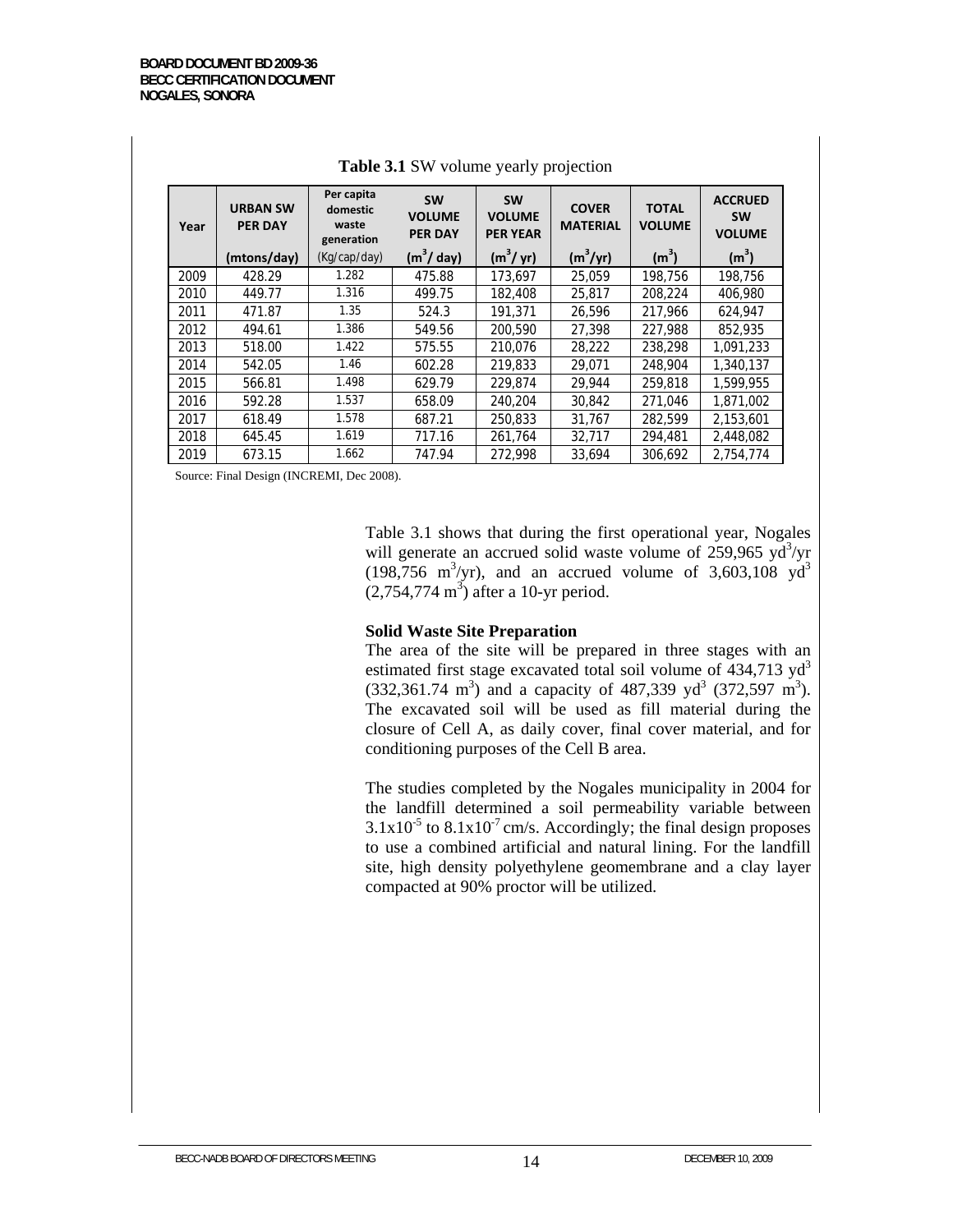

**Figure 5.** Development of the landfill 3 stages.

| Year | <b>SW</b><br>Quan-<br>tity<br>(mton/d<br>ay) | SW Vol<br>$(m^3)$<br>day) | <b>Yearly SW</b><br>Quantitie<br>s<br>(mton/yr) | Yearly<br>SW Vol<br>$(m^3/yr)$ | Cover<br>Materi<br>al<br>Requir<br>ed<br>$(m^3/yr)$ | Annual<br><b>Total Vol</b><br>$(m^3/yr)$ | <b>Accrued</b><br>Vol $(m^3)$ | Super-<br>ficial<br>Area<br>utilize<br>d<br>(ha) | Cells | Operation<br>Phase |
|------|----------------------------------------------|---------------------------|-------------------------------------------------|--------------------------------|-----------------------------------------------------|------------------------------------------|-------------------------------|--------------------------------------------------|-------|--------------------|
| 2009 | 428.29                                       | 475.88                    | 156,327                                         | 173,697                        | 25,059                                              | 198,756                                  | 198,756                       | 7.95                                             | 365   |                    |
| 2010 | 449.77                                       | 499.75                    | 164,167                                         | 182,408                        | 25,817                                              | 208,224                                  | 208,224                       | 16.28                                            | 624   | <b>IYII</b>        |
| 2011 | 471.87                                       | 524.3                     | 172,234                                         | 191,371                        | 26,596                                              | 217,966                                  | 217,966                       | 25                                               | 936   | $\mathbf{u}$       |
| 2012 | 494.61                                       | 549.56                    | 180,531                                         | 200,590                        | 27,398                                              | 227,988                                  | 227,988                       | 34.12                                            | 1248  | $\mathbf{III}$     |
| 2013 | 518                                          | 575.55                    | 189,068                                         | 210,076                        | 28,222                                              | 238,298                                  | 238,298                       | 43.65                                            | 1560  | $\mathbf{III}$     |
| 2014 | 542.05                                       | 602.28                    | 197,850                                         | 219,833                        | 29,071                                              | 248,904                                  | 248,904                       | 53.61                                            | 1872  | $\mathbf{III}$     |
| 2015 | 566.81                                       | 629.79                    | 206,887                                         | 229,874                        | 29,944                                              | 259.818                                  | 259,818                       | 64                                               | 2184  | $\mathbf{III}$     |
| 2016 | 592.28                                       | 658.09                    | 216,184                                         | 240,204                        | 30,842                                              | 271,046                                  | 271,046                       | 74.84                                            | 2496  | Ш                  |
| 2017 | 618.49                                       | 687.21                    | 225,749                                         | 250,833                        | 31,767                                              | 282,599                                  | 282,599                       | 86.14                                            | 2808  | $\mathbf{III}$     |
| 2018 | 645.45                                       | 717.16                    | 207,188                                         | 230,236                        | 26,675                                              | 256,911                                  | 294,481                       | 97.92                                            | 3606  | $\mathbf{III}$     |

#### **Table 3.2.** Landfill Phase scheduling.

Source: Final Design (INCREMI, Dec 2008).

### **Appropriate Technology**

The works to be constructed in the landfill will be done according to the technology considered in the updated final design, thus the closure of the cell and the construction of the new cell will be done according to the original final design.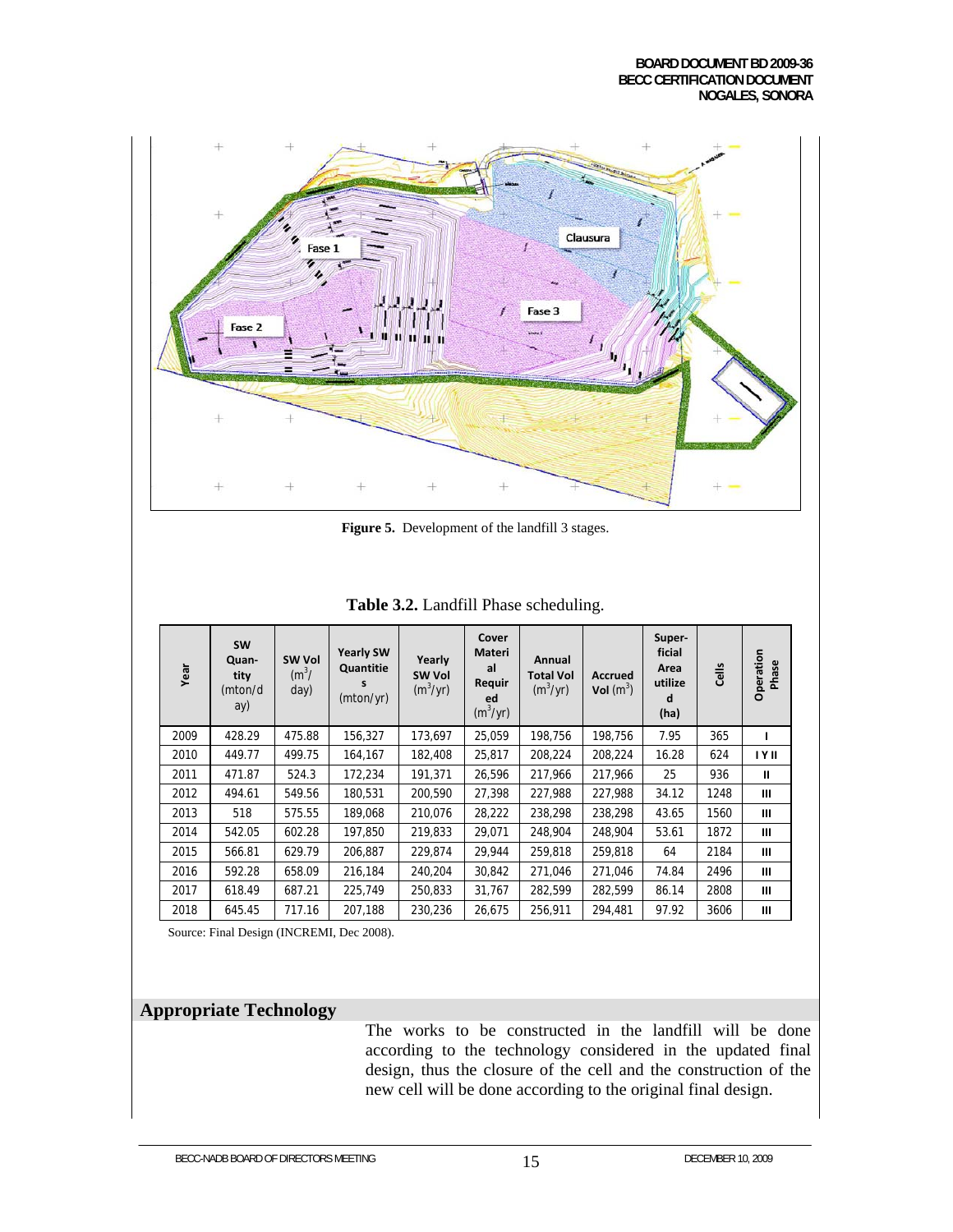|                                                       | The works proposed in the project for the construction of the<br>new station will be developed pursuant the environmental norms<br>and regulation as well as the applicable design and construction<br>guidelines and regulations and best management practices.                                                                                                                                                                                                                                                                                                                                                                  |  |  |  |
|-------------------------------------------------------|-----------------------------------------------------------------------------------------------------------------------------------------------------------------------------------------------------------------------------------------------------------------------------------------------------------------------------------------------------------------------------------------------------------------------------------------------------------------------------------------------------------------------------------------------------------------------------------------------------------------------------------|--|--|--|
| <b>Assessment of alternatives:</b>                    | The project alternatives reviewed consisted basically of the<br>following scenarios:                                                                                                                                                                                                                                                                                                                                                                                                                                                                                                                                              |  |  |  |
|                                                       | No-Action Alternative. In view of the environmental,<br>a)<br>human health, social, and political implications, resulting<br>from the inadequate disposal of solid waste in the landfill;<br>and the continuing operation of the existing transfer<br>station with its high operating cost, this alternative was<br>detracted.                                                                                                                                                                                                                                                                                                    |  |  |  |
|                                                       | $\mathbf{b}$<br>Construct works required to comply with the<br>environmental laws for solid waste collection and final<br>disposal in Nogales. This was the preferred alternative.<br>The improvements to the landfill and construction works<br>of the new transfer station described above, are essential to<br>implement the Emergency Cleanup Plan, whose objective<br>is to comply with the current regulations related to solid<br>waste disposal and eliminate the existing solid waste<br>collection backlog in Nogales. This project complements<br>the scope of the Solid Waste Plan: Equipment for Nogales,<br>Sonora. |  |  |  |
|                                                       | The implementation of this project will allow Nogales to<br>improve solid waste management and provide a better<br>service.                                                                                                                                                                                                                                                                                                                                                                                                                                                                                                       |  |  |  |
| <b>Land Acquisition and Right-of-Way Requirements</b> |                                                                                                                                                                                                                                                                                                                                                                                                                                                                                                                                                                                                                                   |  |  |  |
| <b>Requirements:</b>                                  | The city of Nogales constructed a landfill within an area of<br>34.39 acres $(139,175 \text{ m}^2)$ , property of the municipality and<br>started operating in 1995. The construction of the proposed<br>project does not require any additional activities related to<br>permits, since the project site already belongs to the<br>municipality.                                                                                                                                                                                                                                                                                 |  |  |  |
|                                                       | For the relocation of the existing transfer station the City has<br>acquired a tract of land which now belongs to the Municipality<br>of Nogales.                                                                                                                                                                                                                                                                                                                                                                                                                                                                                 |  |  |  |
| <b>Work Tasks and Schedule</b>                        |                                                                                                                                                                                                                                                                                                                                                                                                                                                                                                                                                                                                                                   |  |  |  |
| <b>Project Schedule:</b>                              | The City of Nogales proposes implementing in 22 months, the<br>needed<br>provide<br>comprehensive<br>works<br>to<br>solid<br>waste<br>management services according to the Mexican Norm NOM-<br>083-SEMARNAT-2003.                                                                                                                                                                                                                                                                                                                                                                                                                |  |  |  |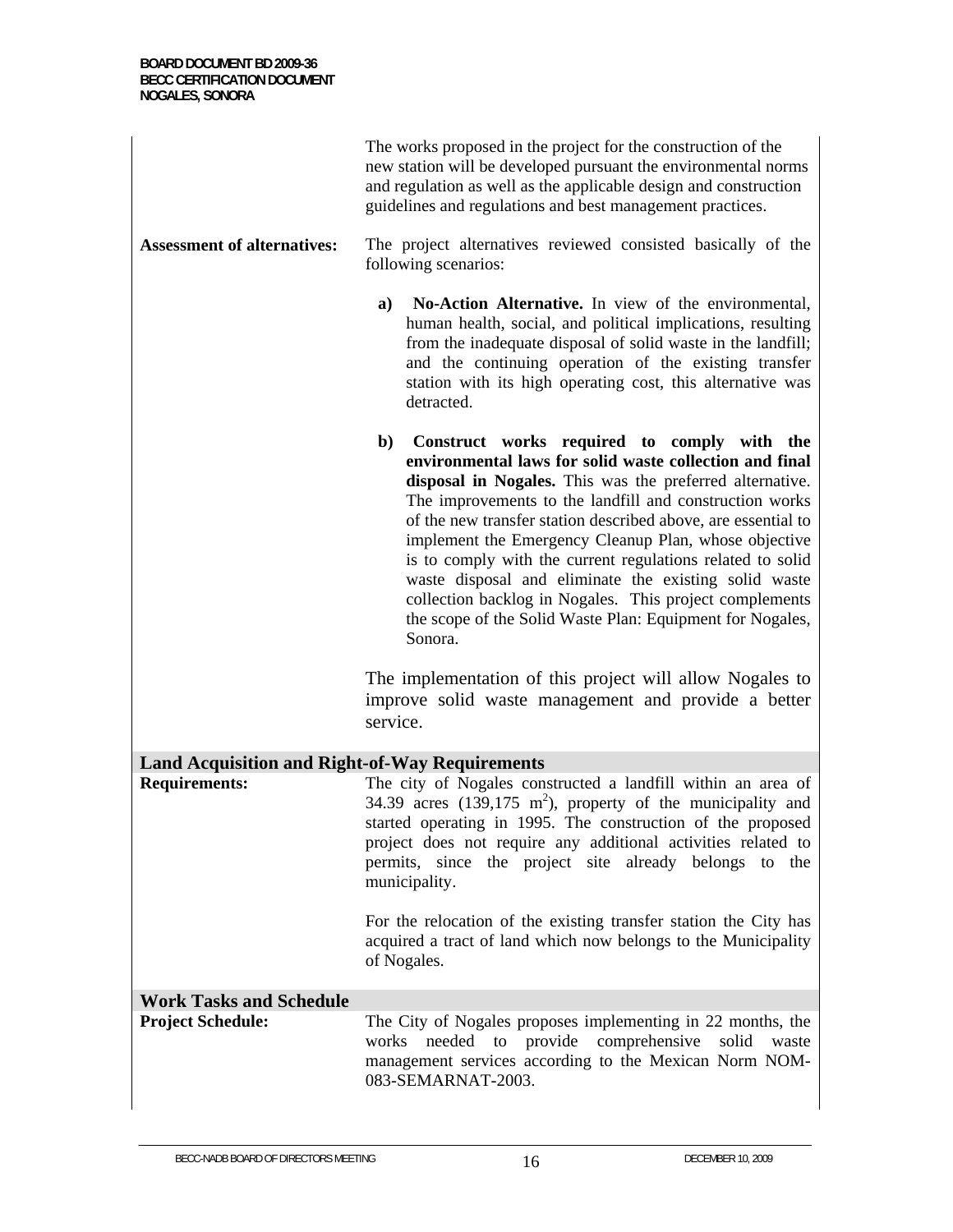The following Table 3.4. shows the proposed timetable for the project's implementation.

### **Table 3.4. Construction Schedule**

| <b>General Construction Schedule for</b><br>the New Transfer Station (NTS) and Solid Waste Landfill |  |  |  |  |  |  |  |  |  |                                   |              |  |       |    |      |     |    |    |
|-----------------------------------------------------------------------------------------------------|--|--|--|--|--|--|--|--|--|-----------------------------------|--------------|--|-------|----|------|-----|----|----|
| <b>ACTIVITY</b>                                                                                     |  |  |  |  |  |  |  |  |  |                                   | <b>MESES</b> |  |       |    |      |     |    |    |
|                                                                                                     |  |  |  |  |  |  |  |  |  | 2 3 4 5 6 7 8 9 10 11 12 13 14 15 |              |  | 16 17 | 18 | - 19 | -20 | 21 | 22 |
| CLOSURE "CELL                                                                                       |  |  |  |  |  |  |  |  |  |                                   |              |  |       |    |      |     |    |    |
| <b>CONSTRUCTION</b><br><b>PHASE I</b>                                                               |  |  |  |  |  |  |  |  |  |                                   |              |  |       |    |      |     |    |    |
| <b>TRANSFER</b><br><b>STATION</b>                                                                   |  |  |  |  |  |  |  |  |  |                                   |              |  |       |    |      |     |    |    |

## **3. b Management and Operations**

| <b>Project Management</b>        |                                                                                                                                                                                                                                                                                                                                                                                                                                                                                                                                                                                                                                                                                                                                                                                                                                                                  |
|----------------------------------|------------------------------------------------------------------------------------------------------------------------------------------------------------------------------------------------------------------------------------------------------------------------------------------------------------------------------------------------------------------------------------------------------------------------------------------------------------------------------------------------------------------------------------------------------------------------------------------------------------------------------------------------------------------------------------------------------------------------------------------------------------------------------------------------------------------------------------------------------------------|
| <b>Resources:</b>                | The operation and maintenance of the comprehensive solid<br>waste collection and management system in Nogales will be the<br>responsibility of the Directorate of Public Services and Urban<br>Development of the City of Nogales, which has the necessary<br>infrastructure and capacity to provide municipal cleaning<br>services to the city of Nogales. The project sponsor has<br>committed to comply with all the regulation and laws in force<br>for the construction of this project.                                                                                                                                                                                                                                                                                                                                                                    |
| <b>Operation and Maintenance</b> |                                                                                                                                                                                                                                                                                                                                                                                                                                                                                                                                                                                                                                                                                                                                                                                                                                                                  |
| Organization:                    | The provision of solid waste collection and final disposal<br>services in Nogales is the responsibility of the Directorate of<br>Public Services and Urban Development of the City of Nogales.<br>The provision of comprehensive sanitation services will be<br>charged as an operating expense to the Mayor's Office. The<br>project's implementation does not require any additional staff or<br>special training for existing staff.<br>The operation and maintenance plan for the Municipal Landfill<br>was developed and has been included in the final design for the<br>landfill construction.<br>The administrative tasks and operation development of the<br>landfill will require trained personnel to comply with the profile<br>required to develop daily chores efficiently. Figure 6 shows the<br>organization chart proposed by the final design. |
| <b>Operation Plan:</b>           | An operations and maintenance $(O&M)$ manual was prepared as                                                                                                                                                                                                                                                                                                                                                                                                                                                                                                                                                                                                                                                                                                                                                                                                     |
|                                  | part of the final design. The O&M manual outlines the main                                                                                                                                                                                                                                                                                                                                                                                                                                                                                                                                                                                                                                                                                                                                                                                                       |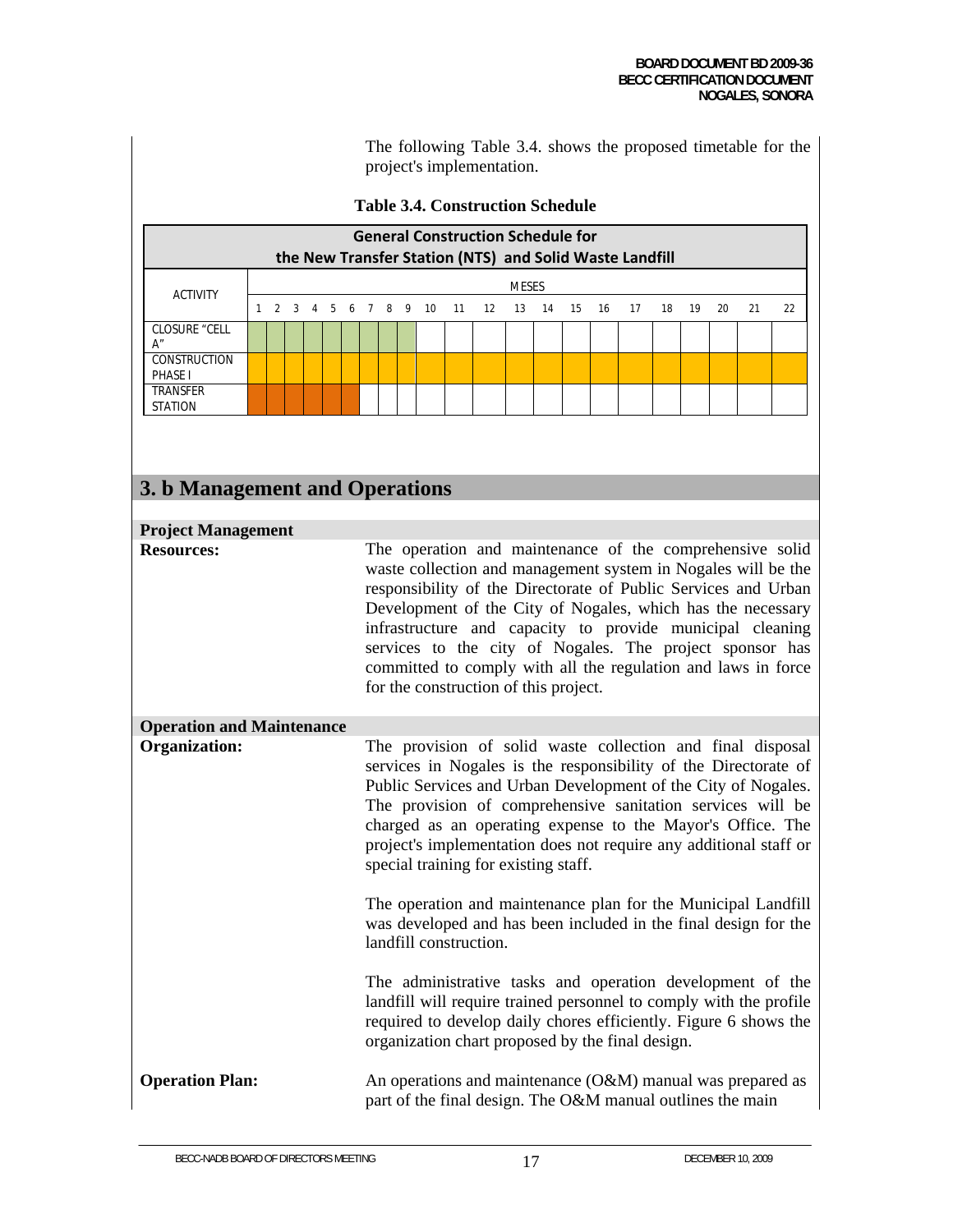|                                                          | activities to guarantee an adequate operation of the landfill and<br>prevention of emergencies on site.                  |
|----------------------------------------------------------|--------------------------------------------------------------------------------------------------------------------------|
| Permits, licenses, and other<br>regulatory requirements: | The tasks considered to update the final design will include<br>obtaining or updating the permits and licenses required. |
| <b>Reviewing agencies:</b>                               | COCEF, BDAN, CEDES, SEDESOL                                                                                              |

## **Pending Issues:**

**None.**

## **Criterion Summary:**

The final design was reviewed by NADB and BECC.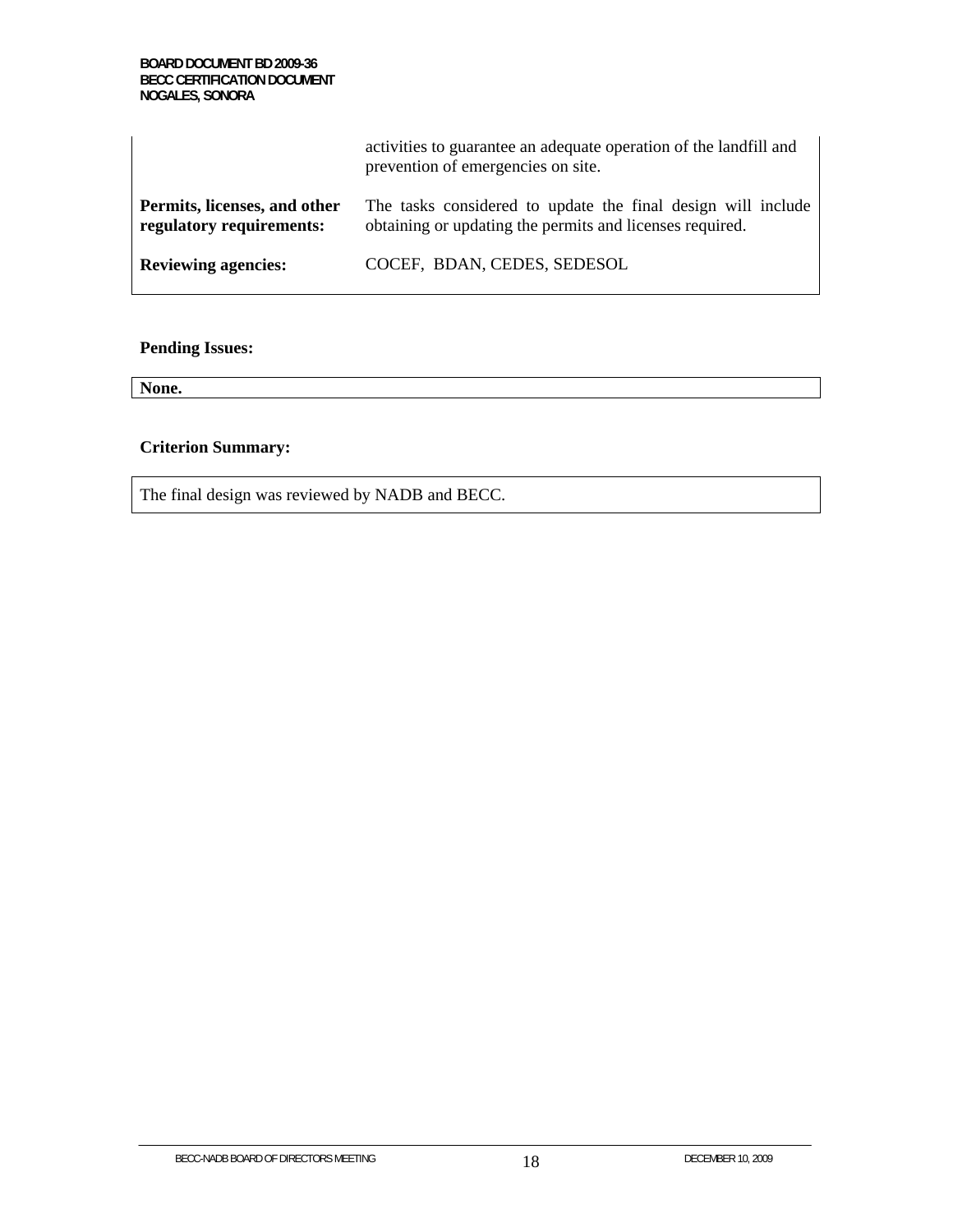# **4. Financial Feasibility**

| <b>4.a Demonstrating Financial Feasibility</b>                                                                                                        |               |                                                                                                                                           |                                                        |               |  |  |  |  |
|-------------------------------------------------------------------------------------------------------------------------------------------------------|---------------|-------------------------------------------------------------------------------------------------------------------------------------------|--------------------------------------------------------|---------------|--|--|--|--|
|                                                                                                                                                       |               |                                                                                                                                           |                                                        |               |  |  |  |  |
| <b>Financial Conditions</b>                                                                                                                           |               |                                                                                                                                           |                                                        |               |  |  |  |  |
| <b>Information submitted:</b>                                                                                                                         |               |                                                                                                                                           | The Municipality of Nogales' financial statements      |               |  |  |  |  |
| <b>Financial analysis results:</b>                                                                                                                    |               | The Municipality has enough revenues to operate the<br>project, as well as to achieve and maintain the required<br>reserve levels.        |                                                        |               |  |  |  |  |
| Project Costs, Financial Structure, and Other Plans for Capital Investment                                                                            |               |                                                                                                                                           |                                                        |               |  |  |  |  |
| Item:                                                                                                                                                 |               |                                                                                                                                           |                                                        |               |  |  |  |  |
| <b>Construction Cost:</b>                                                                                                                             |               | \$31,498,618 pesos                                                                                                                        |                                                        |               |  |  |  |  |
| <b>Equipment Cost:</b>                                                                                                                                |               | \$8,840,671 pesos                                                                                                                         |                                                        |               |  |  |  |  |
| <b>Total Cost:</b>                                                                                                                                    |               | \$40,339,289 pesos                                                                                                                        |                                                        |               |  |  |  |  |
|                                                                                                                                                       |               |                                                                                                                                           |                                                        |               |  |  |  |  |
| <b>Financial Structure:</b>                                                                                                                           |               |                                                                                                                                           |                                                        |               |  |  |  |  |
| <b>Source</b>                                                                                                                                         |               | <b>Type</b>                                                                                                                               | <b>Amount</b>                                          | $\frac{0}{0}$ |  |  |  |  |
| Mexico                                                                                                                                                |               | Municipality of Nogales equity/Grant                                                                                                      | \$26,739,289                                           | 66.3          |  |  |  |  |
| <b>NADB-SWEP</b>                                                                                                                                      | Grant         |                                                                                                                                           | \$13,600,000*                                          | 33.7          |  |  |  |  |
|                                                                                                                                                       | <b>Total:</b> |                                                                                                                                           | \$40,339,289                                           | 100.0         |  |  |  |  |
| * Equivalent of \$1.0 Million U.S. dollars quoted at an exchange rate of 13.60 pesos per dollar, according to Bloomberg.com dated<br>October 5, 2009. |               |                                                                                                                                           |                                                        |               |  |  |  |  |
| <b>Primary Source of Income</b>                                                                                                                       |               |                                                                                                                                           |                                                        |               |  |  |  |  |
| <b>Source of income:</b>                                                                                                                              |               | Municipality's Federal Tax Revenues.                                                                                                      |                                                        |               |  |  |  |  |
| <b>4.b Legal Considerations</b>                                                                                                                       |               |                                                                                                                                           |                                                        |               |  |  |  |  |
| <b>Project management:</b>                                                                                                                            |               | The Project will be managed by the Municipality of<br>Nogales, Sonora who has sufficient capacity to operate<br>and maintain the project. |                                                        |               |  |  |  |  |
| <b>Status of funding agreements:</b>                                                                                                                  |               |                                                                                                                                           | Grant contract to be signed once project is certified. |               |  |  |  |  |

### **Pending Issues:**

None

### **Criterion Summary:**

The project was evaluated and is considered financially feasible.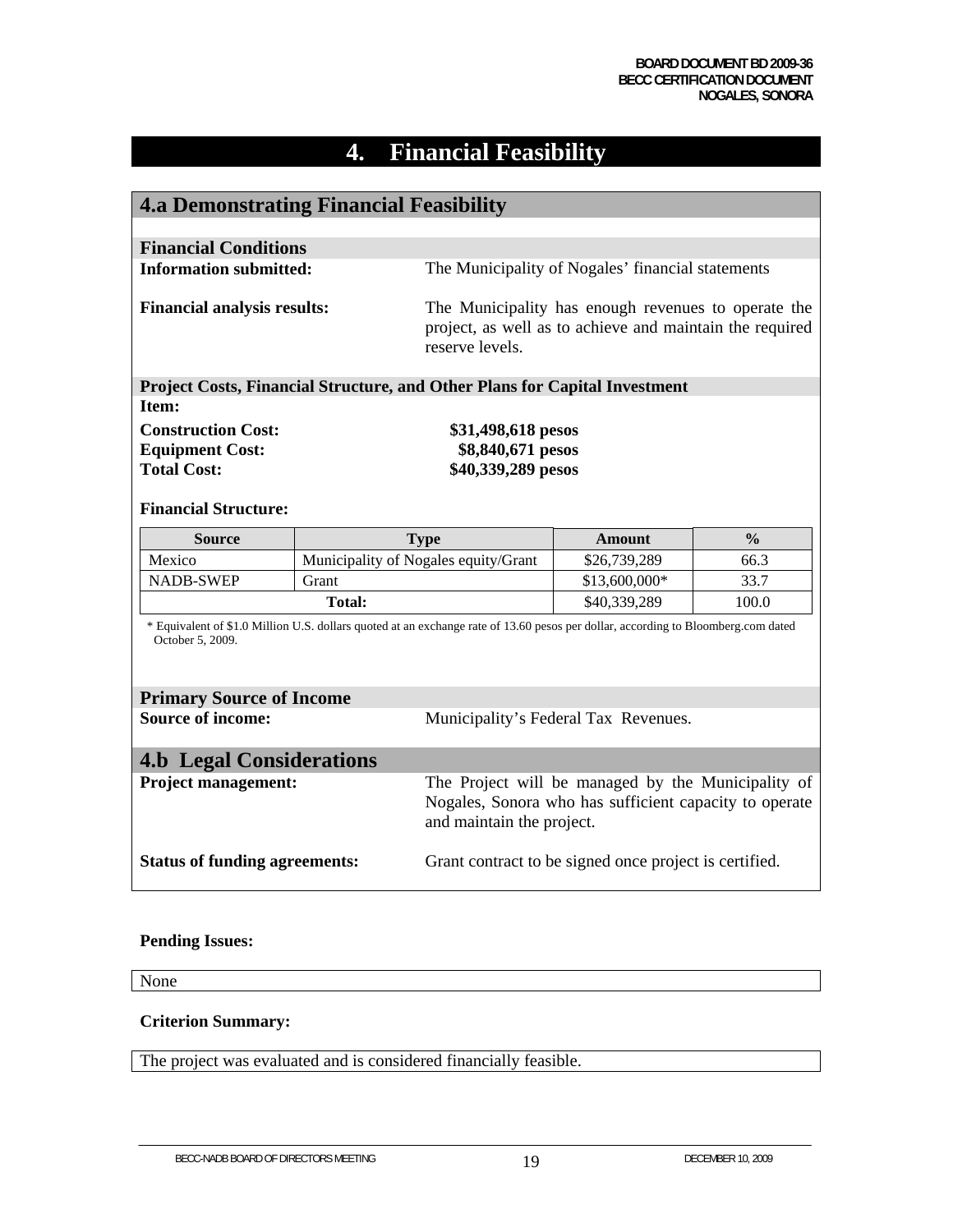# **5. Public Participation**

| wide Impact                                              | 5.a Community Environmental Infrastructure Projects - Community-                                                                                                                                                                                                                                                                                               |
|----------------------------------------------------------|----------------------------------------------------------------------------------------------------------------------------------------------------------------------------------------------------------------------------------------------------------------------------------------------------------------------------------------------------------------|
|                                                          |                                                                                                                                                                                                                                                                                                                                                                |
| <b>Steering Committee</b>                                |                                                                                                                                                                                                                                                                                                                                                                |
| Date of establishment:                                   | The Local Steering Committee was formally established on<br>March 12, 2007.                                                                                                                                                                                                                                                                                    |
| <b>Steering Committee</b><br>members:                    | A Board of Directors was elected, and is integrated by the<br>following individuals:                                                                                                                                                                                                                                                                           |
|                                                          | Chairperson: Mr. Nicolás D. Kyriakis G.<br>Vice-Chair: Mr. Luís Héctor Mendoza Madero<br>Public Meetings Official: Ms. Aurora Bustamante<br>Community Organizations Official: Ms. Ma. Teresa Robles.<br>Outreach Official: Mr. Juan Torres P.                                                                                                                  |
|                                                          | During the meeting, the committee was informed of the task<br>required for the certification of this project by the BECC.                                                                                                                                                                                                                                      |
| Date of approval of Public<br><b>Participation Plan:</b> | The Comprehensive Community Participation Plan developed<br>by the Local Steering Committee was approved by the BECC<br>on March 19, 2007.                                                                                                                                                                                                                     |
| <b>Public Access to Project Information</b>              |                                                                                                                                                                                                                                                                                                                                                                |
| Public access to project<br>information:                 | Technical<br>and financial project information was made<br>available to the public, at least 30 days before the First Public<br>Meeting, as part of the outreach plan. An invitation to the First<br>Public Meeting, scheduled to be held on September 20, 2007,<br>was published on August 21, 2007 in the "El Imparcial"<br>newspaper in Hermosillo, Sonora. |
|                                                          | An invitation to the Second Public Meeting, scheduled to be<br>held on March 17, 2009, was published on March 6, 2009 in<br>the "El Diario" newspaper.                                                                                                                                                                                                         |
| <b>Additional outreach activities:</b>                   | In order to implement the Program for clean up and solid<br>waste collection in Nogales, the Steering committee in<br>coordination with the Municipality developed initiatives to<br>transmit the actions that will be performed to achieve a<br>comprehensive solid waste management in Nogales.                                                              |
|                                                          | As part of the strategies proposed to inform about the project,<br>the Steering Committee in coordination with the Municipality<br>organized a public consultation on April 1, 2007. During this<br>event, the community was informed about the means to<br>acquire new equipment and improve the efficiency in the solid                                      |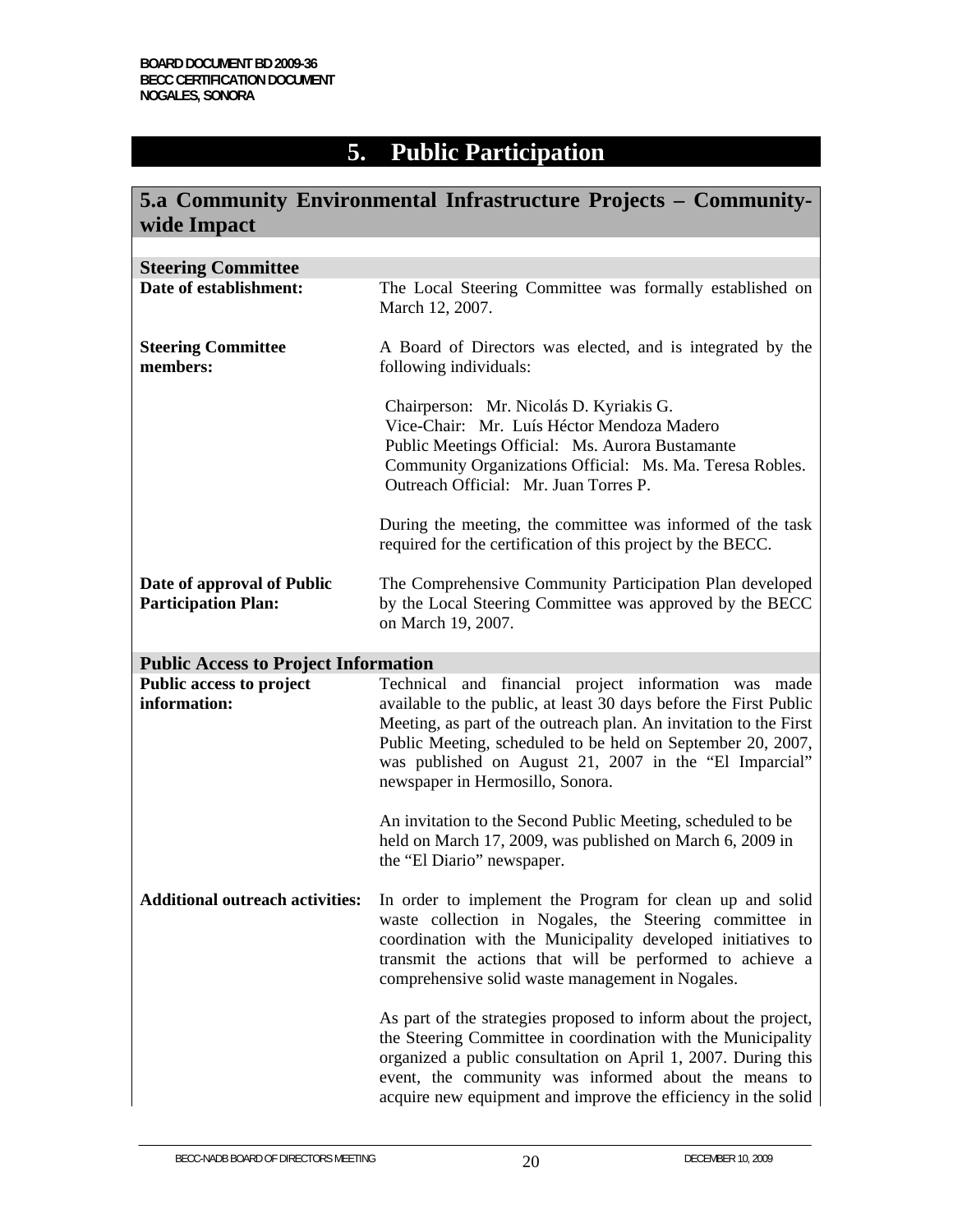|                                                           | waste collection service and disposal in Nogales, as well as the<br>contributions required per household. 20 survey drop-off<br>boxes stations were installed to conduct a survey. In order to<br>participate in the survey people presented their electricity bill<br>issued by the "Comisión Federal de Electricidad". The results<br>showed that most people approved the project and accepted a<br>rate of MX\$15 pesos per month per household during one<br>year. The development of the public consultation was<br>evaluated by a Citizen Council created to validate the process.                                                                                                                   |
|-----------------------------------------------------------|-------------------------------------------------------------------------------------------------------------------------------------------------------------------------------------------------------------------------------------------------------------------------------------------------------------------------------------------------------------------------------------------------------------------------------------------------------------------------------------------------------------------------------------------------------------------------------------------------------------------------------------------------------------------------------------------------------------|
| <b>Public meeting:</b>                                    | The first public meeting took place at 7:00 PM on September<br>20, 2007, at the Municipal Auditorium. The meeting was<br>attended by members of the Local Steering Committee and<br>approximately 230 residents. 100% of the 168 surveyed<br>assistants said to have understood the project well and<br>explicitly expressed their support for it.<br>The second public meeting took place at 8:00 PM on March<br>17, 2009, at the OOMAPAS-Nogales Meeting Room. The<br>meeting was attended by members of the local Steering<br>Committee and approximately 30 residents. 100% of the 30<br>surveyed assistants said to have understood the project well<br>and explicitly expressed their support for it. |
| <b>Final Public Participation Report</b>                  |                                                                                                                                                                                                                                                                                                                                                                                                                                                                                                                                                                                                                                                                                                             |
| <b>Final public participation</b><br>report:              | The Local Steering Committee and the project sponsor<br>"Final Public Participation Report" to<br>prepared the<br>demonstrate that the proposed objectives were fully met<br>according to BECC's criteria.                                                                                                                                                                                                                                                                                                                                                                                                                                                                                                  |
| <b>Post-Certification Public Participation Activities</b> |                                                                                                                                                                                                                                                                                                                                                                                                                                                                                                                                                                                                                                                                                                             |
| <b>Post-certification activities:</b>                     | The sponsor and the Local Steering Committee will develop a<br>general description of the public participation activities that<br>can be accomplished after certification takes place to support<br>the feasibility of the project in the long term.                                                                                                                                                                                                                                                                                                                                                                                                                                                        |

## **Pending Issues:**

None

#### **Criterion Summary:**

The sponsor has developed a wide public outreach process for the project.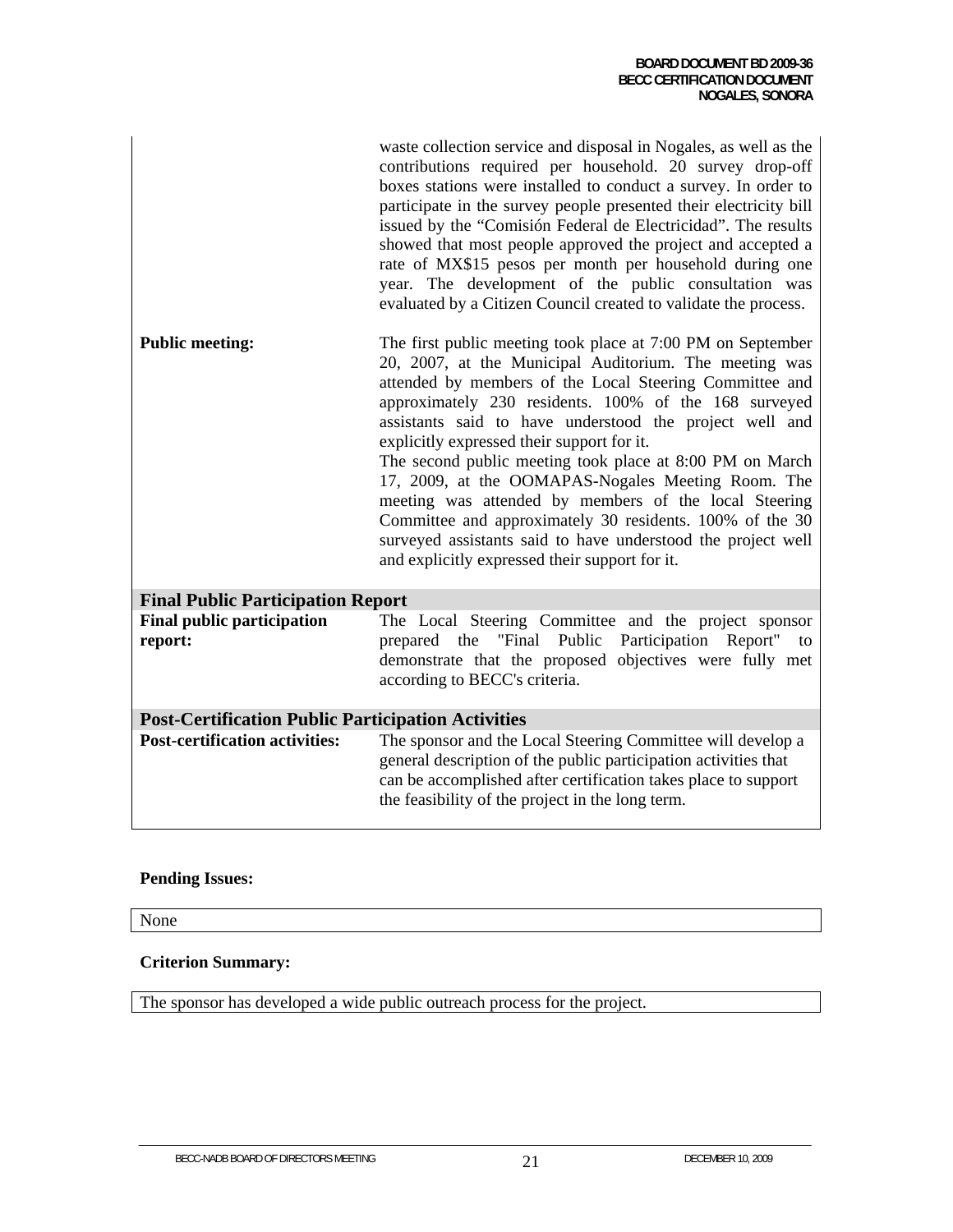# **6. Sustainable Development**

## **6.a Human and Institutional Capacity Building**

| Project operation and<br>maintenance:                        | The project will be operated by the Direction of Urban<br>Planning and Public Services, which counts with the<br>required staff to operate and maintain the project.<br>Moreover, the Nogales' municipality has a bylaw regarding<br>Public Service for Clean up, Solid Waste Collection,<br>Transfer and Final Disposal, which establishes general<br>guidelines for equipment operation, collection service,<br>waste transportation and final disposal.<br>The Nogales' Municipality will provide technical training |
|--------------------------------------------------------------|-------------------------------------------------------------------------------------------------------------------------------------------------------------------------------------------------------------------------------------------------------------------------------------------------------------------------------------------------------------------------------------------------------------------------------------------------------------------------------------------------------------------------|
|                                                              | to the staff for the operation and maintenance of the new<br>equipment as a result of the project's implementation for<br>both the landfill and the new waste transfer station.                                                                                                                                                                                                                                                                                                                                         |
| <b>Human and institutional</b><br>capacity building:         | The Nogales institutional and human capacity will be<br>strengthened by improving the sanitary landfill capacity and<br>the construction of a new waste transfer station.                                                                                                                                                                                                                                                                                                                                               |
|                                                              | 6.b Conformance with Applicable Local, State, and Regional Laws and<br><b>Regulations and Conservation and Development Plans</b>                                                                                                                                                                                                                                                                                                                                                                                        |
| <b>Local and regional plans</b><br>addressed by the project: | The proposed project complements the actions considered<br>in the 2006-2009 Municipal Development Plan, which                                                                                                                                                                                                                                                                                                                                                                                                           |
|                                                              | establishes goals to improve the solid waste collection<br>service and final disposal.                                                                                                                                                                                                                                                                                                                                                                                                                                  |
|                                                              | The project adheres to the US-Mexico Border 2012<br>Environmental Program by meeting Goal #3 (Reducing soil<br>contamination) and Objectives 1 (Promoting strategies to<br>improve solid waste management). One of the program's<br>guiding principles is reducing major risks to public health<br>and conserving and restoring the natural environment.                                                                                                                                                                |
| Laws and regulations addressed<br>by the project             | Article No. 217 of the Ecological Equilibrium and<br>Environmental Protection of Sonora Law.                                                                                                                                                                                                                                                                                                                                                                                                                            |
|                                                              | Article 21 of the Ecological Equilibrium and Environmental<br>Protection of Sonora Law.                                                                                                                                                                                                                                                                                                                                                                                                                                 |
|                                                              | <b>Environmental and Natural Resources Protection Agency</b><br>Law.                                                                                                                                                                                                                                                                                                                                                                                                                                                    |
|                                                              | Law for Public Administration for the State of Sonora.<br>Interior Regulation from the Ecology Commission and<br>Sustainable Development of Sonora.                                                                                                                                                                                                                                                                                                                                                                     |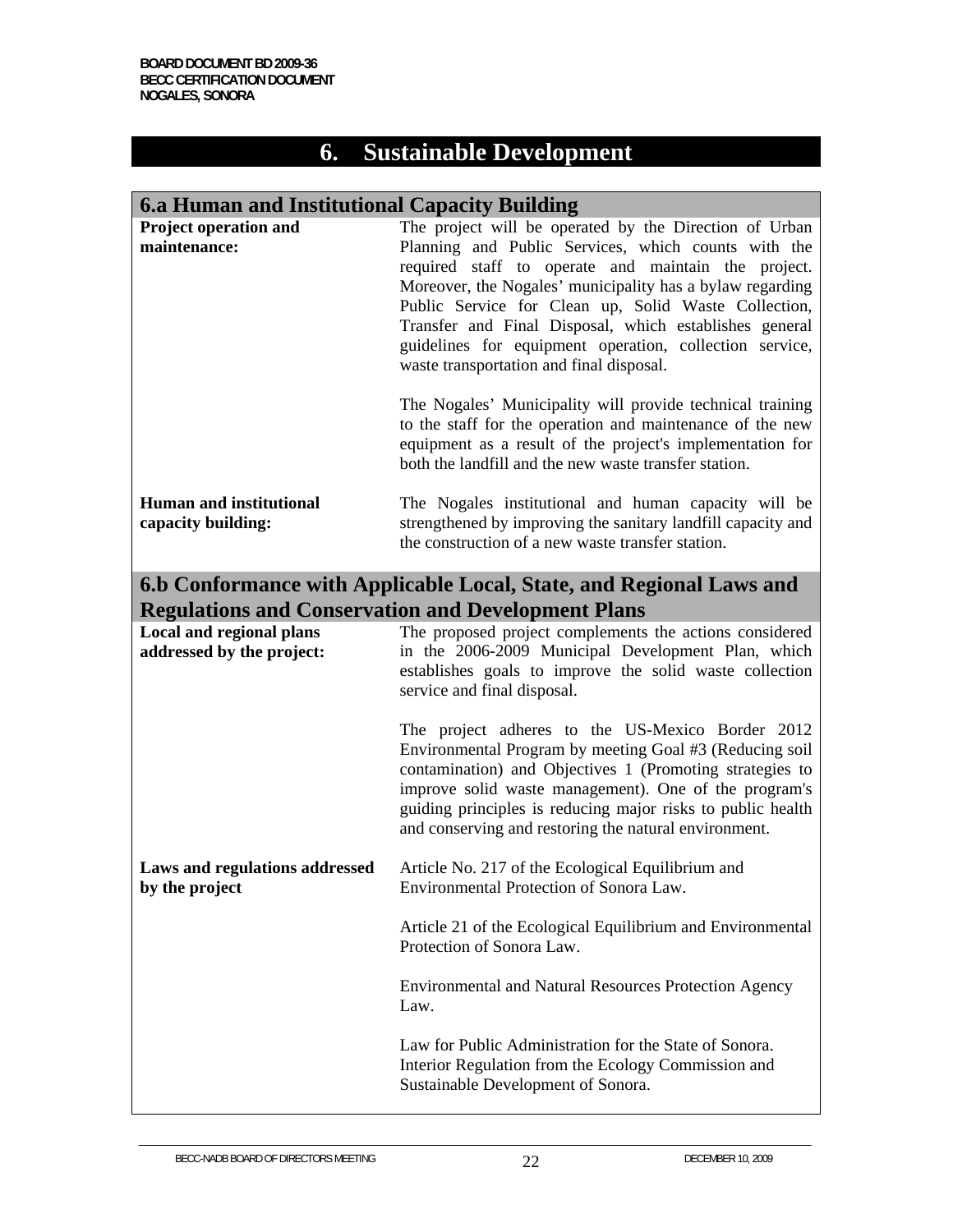| <b>6.c Natural Resource Conservation</b> |                                                                                                                                                                                                                                                                                                             |  |  |  |  |  |  |
|------------------------------------------|-------------------------------------------------------------------------------------------------------------------------------------------------------------------------------------------------------------------------------------------------------------------------------------------------------------|--|--|--|--|--|--|
|                                          | The project contributes to reducing environmental<br>deterioration by improving the solid waste collection<br>service system and final disposal in the Nogales landfill, in<br>compliance with NOM-083-SEMARNAT-2003.                                                                                       |  |  |  |  |  |  |
|                                          | The Municipality also implemented a recycling program, as<br>a strategy to promote conservation. Different sectors of the<br>community, students, merchants and municipal authorities<br>participated in this program that also established economic<br>incentives to promote material reuse such as paper. |  |  |  |  |  |  |
| <b>6.d Community Development</b>         |                                                                                                                                                                                                                                                                                                             |  |  |  |  |  |  |
|                                          | The project components will reduce the potential for<br>detrimental conditions related to<br>the<br>inadequate<br>management of solid waste that can facilitate spreading<br>contagious diseases.                                                                                                           |  |  |  |  |  |  |
|                                          | The construction of the new sanitary landfill cell and a new<br>waste transfer station promotes community development;<br>since it will reduce the potential for contamination caused<br>by inadequate solid waste disposal and thus will improve<br>the welfare of the community at large.                 |  |  |  |  |  |  |

### **Pending Issues:**

None.

### **Criterion Summary:**

The project complies with all the sustainable development concepts.